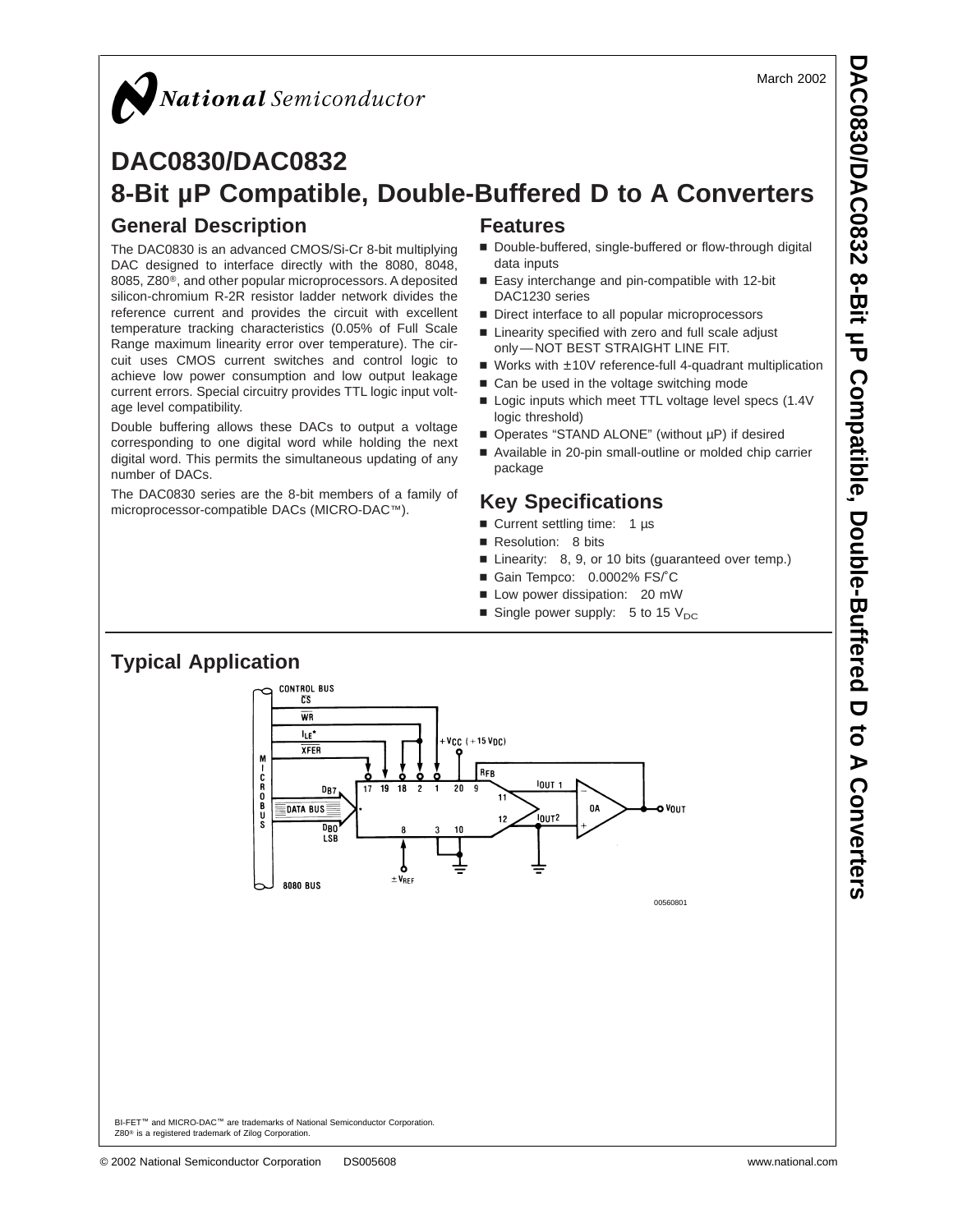## **Connection Diagrams** (Top Views)



GND



00560821

#### **Molded Chip Carrier Package**

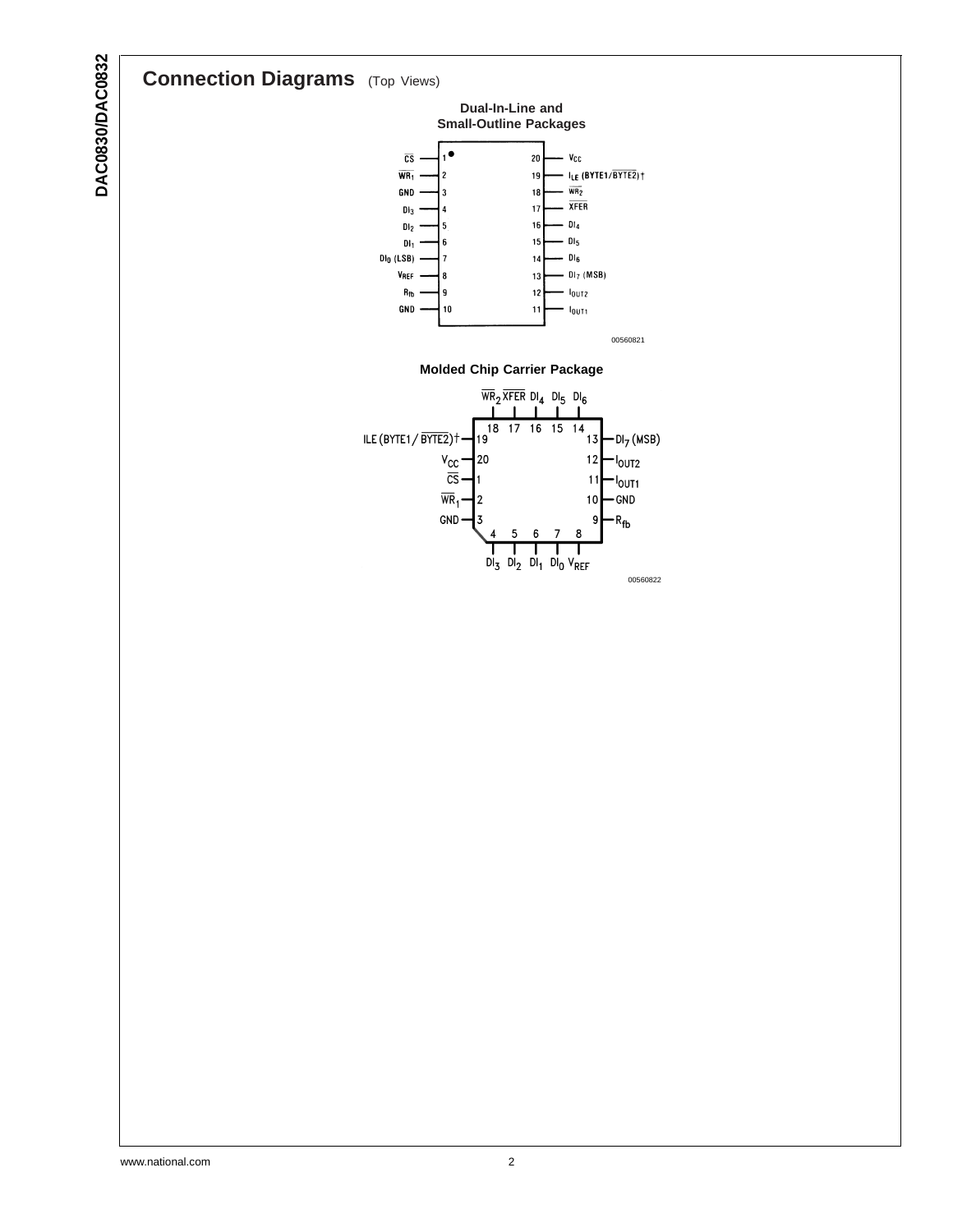## **Absolute Maximum Ratings (Notes [1](#page-4-0),**

[2](#page-4-0))

**If Military/Aerospace specified devices are required, please contact the National Semiconductor Sales Office/ Distributors for availability and specifications.**

| Supply Voltage $(V_{cc})$                       | 17 $V_{DC}$                         |
|-------------------------------------------------|-------------------------------------|
| Voltage at Any Digital Input                    | $V_{CC}$ to GND                     |
| Voltage at $V_{REF}$ Input                      | ±25V                                |
| Storage Temperature Range                       | $-65^{\circ}$ C to $+150^{\circ}$ C |
| Package Dissipation                             |                                     |
| at $T_{\Delta}$ =25°C (Note 3)                  | 500 mW                              |
| DC Voltage Applied to                           |                                     |
| $I_{\text{OUT1}}$ or $I_{\text{OUT2}}$ (Note 4) | $-100$ mV to $V_{CC}$               |
| ESD Susceptability (Note 4)                     | 800V                                |
| Lead Temperature (Soldering, 10 sec.)           |                                     |

| Dual-In-Line Package (plastic) | $260^{\circ}$ C |
|--------------------------------|-----------------|
| Dual-In-Line Package (ceramic) | $300^{\circ}$ C |
| Surface Mount Package          |                 |
| Vapor Phase (60 sec.)          | $215^{\circ}$ C |
| Infrared (15 sec.)             | $220^{\circ}$ C |

## **Operating Conditions**

| Temperature Range               | $T_{MIN} \leq T_A \leq T_{MAX}$     |
|---------------------------------|-------------------------------------|
| Part numbers with "LCN" suffix  | $0^{\circ}$ C to $+70^{\circ}$ C    |
| Part numbers with "LCWM" suffix | $0^{\circ}$ C to $+70^{\circ}$ C    |
| Part numbers with "LCV" suffix  | $0^{\circ}$ C to $+70^{\circ}$ C    |
| Part numbers with "LCJ" suffix  | $-40^{\circ}$ C to $+85^{\circ}$ C  |
| Part numbers with "LJ" suffix   | $-55^{\circ}$ C to $+125^{\circ}$ C |
| Voltage at Any Digital Input    | $V_{CC}$ to GND                     |

## **Electrical Characteristics**

 $\rm{V_{REF}}$ =10.000  $\rm{V_{DC}}$  unless otherwise noted. **Boldface limits apply over temperature, T<sub>MIN</sub>≤T<sub>A</sub>≤T<sub>MAX</sub>. For all other limits**  $T_A = 25^\circ \text{C}.$ 

| <b>Parameter</b>                 | <b>Conditions</b><br><b>Note</b>         |                | $V_{CC}$ = 4.75 $V_{DC}$<br>$V_{CC}$ = 15.75 $V_{DC}$<br><b>Tested</b><br><b>Typ</b><br>Limit<br>(Note 12)<br>(Note 5) |      | $V_{CC} = 5 V_{DC} \pm 5%$<br>$V_{\text{cc}}$ = 12 $V_{\text{DC}}$<br>±5%<br>to 15 $V_{DC}$ ±5%<br>Design<br>Limit<br>(Note 6) | Limit<br><b>Units</b> |
|----------------------------------|------------------------------------------|----------------|------------------------------------------------------------------------------------------------------------------------|------|--------------------------------------------------------------------------------------------------------------------------------|-----------------------|
| <b>CONVERTER CHARACTERISTICS</b> |                                          |                |                                                                                                                        |      |                                                                                                                                |                       |
| Resolution                       |                                          |                | 8                                                                                                                      | 8    | 8                                                                                                                              | <b>bits</b>           |
| <b>Linearity Error Max</b>       | Zero and full scale adjusted             | 4, 8           |                                                                                                                        |      |                                                                                                                                |                       |
|                                  | $-10V \leq V_{REF} \leq +10V$            |                |                                                                                                                        |      |                                                                                                                                |                       |
| DAC0830LJ & LCJ                  |                                          |                |                                                                                                                        | 0.05 | 0.05                                                                                                                           | % FSR                 |
| DAC0832LJ & LCJ                  |                                          |                |                                                                                                                        | 0.2  | 0.2                                                                                                                            | % FSR                 |
| DAC0830LCN, LCWM &               |                                          |                |                                                                                                                        | 0.05 | 0.05                                                                                                                           | % FSR                 |
| <b>LCV</b>                       |                                          |                |                                                                                                                        |      |                                                                                                                                |                       |
| DAC0831LCN                       |                                          |                |                                                                                                                        | 0.1  | 0.1                                                                                                                            | % FSR                 |
| DAC0832LCN, LCWM &               |                                          |                |                                                                                                                        | 0.2  | 0.2                                                                                                                            | % FSR                 |
| LCV                              |                                          |                |                                                                                                                        |      |                                                                                                                                |                       |
| <b>Differential Nonlinearity</b> | Zero and full scale adjusted             | 4, 8           |                                                                                                                        |      |                                                                                                                                |                       |
| Max                              | $-10V \leq V_{REF} \leq +10V$            |                |                                                                                                                        |      |                                                                                                                                |                       |
| DAC0830LJ & LCJ                  |                                          |                |                                                                                                                        | 0.1  | 0.1                                                                                                                            | % FSR                 |
| <b>DAC0832LJ &amp; LCJ</b>       |                                          |                |                                                                                                                        | 0.4  | 0.4                                                                                                                            | % FSR                 |
| DAC0830LCN, LCWM &<br>LCV        |                                          |                |                                                                                                                        | 0.1  | 0.1                                                                                                                            | % FSR                 |
| DAC0831LCN                       |                                          |                |                                                                                                                        | 0.2  | 0.2                                                                                                                            | % FSR                 |
| DAC0832LCN, LCWM &               |                                          |                |                                                                                                                        | 0.4  | 0.4                                                                                                                            | % FSR                 |
| <b>LCV</b>                       |                                          |                |                                                                                                                        |      |                                                                                                                                |                       |
| Monotonicity                     | LJ & LCJ<br>$-10V \leq V_{REF}$          | 4              |                                                                                                                        | 8    | 8                                                                                                                              | <b>bits</b>           |
|                                  | LCN, LCWM &<br>$\leq +10V$<br><b>LCV</b> |                |                                                                                                                        | 8    | 8                                                                                                                              | bits                  |
| Gain Error Max                   | Using Internal Rfb                       | $\overline{7}$ | ±0.2                                                                                                                   | ±1   | ±1                                                                                                                             | %FS                   |
|                                  | $-10V \leq V_{REF} \leq +10V$            |                |                                                                                                                        |      |                                                                                                                                |                       |
| Gain Error Tempco Max            | Using internal Rfb                       |                | 0.0002                                                                                                                 |      | 0.0006                                                                                                                         | $\%$                  |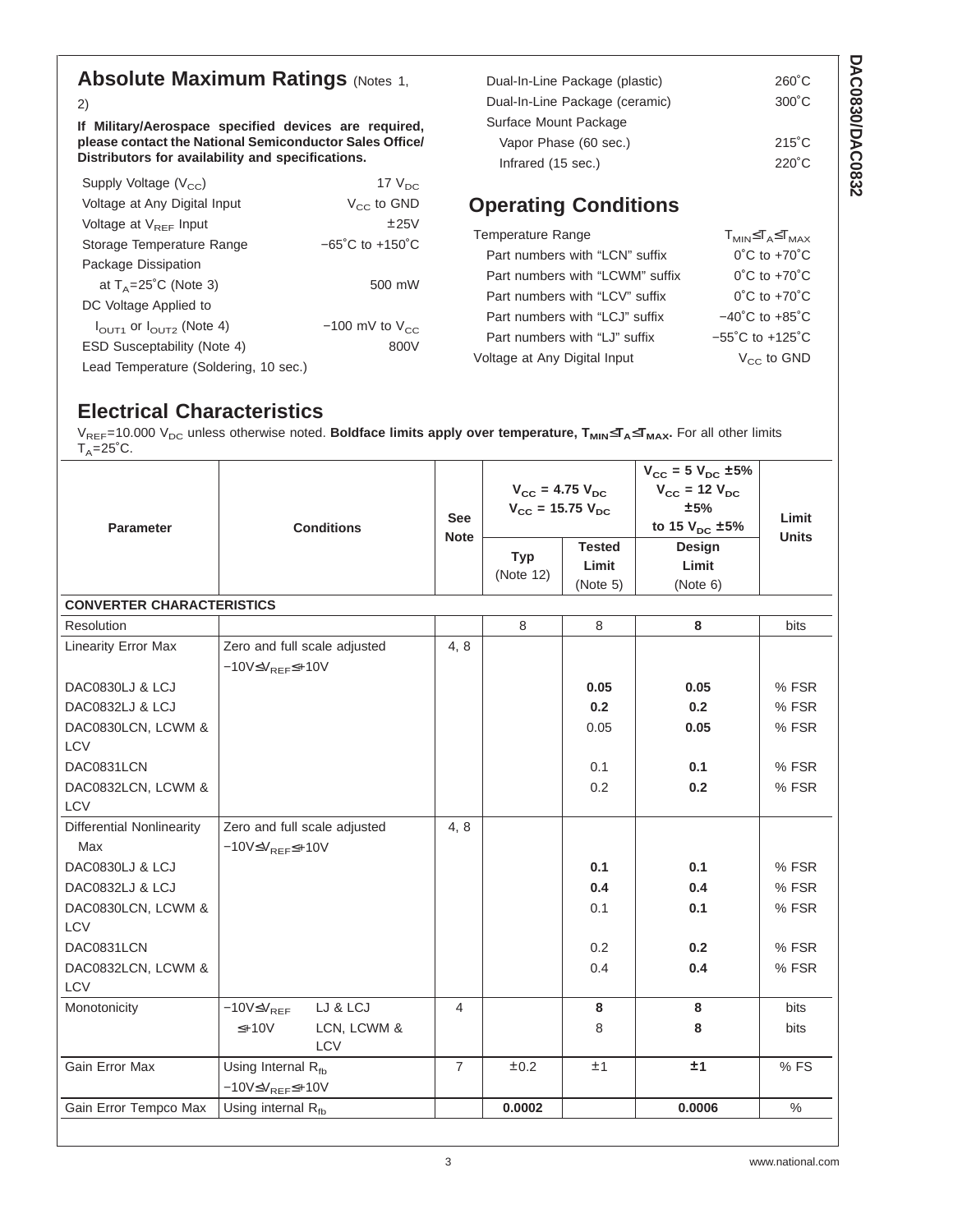#### **Electrical Characteristics** (Continued)

 $\rm{V_{REF}}$ =10.000  $\rm{V_{DC}}$  unless otherwise noted. **Boldface limits apply over temperature, T<sub>MIN</sub>≤T<sub>A</sub>≤T<sub>MAX</sub>. For all other limits** T<sub>A</sub>=25˚C.

| Parameter                             |                   | <b>Conditions</b>                                            | <b>See</b><br><b>Note</b>       | $V_{\text{cc}} = 4.75 V_{\text{DC}}$<br>$V_{\text{cc}}$ = 15.75 $V_{\text{DC}}$ |                         | $V_{CC} = 5 V_{DC} \pm 5\%$<br>$V_{\text{cc}}$ = 12 $V_{\text{DC}}$<br>±5%<br>to 15 $V_{DC}$ ±5% | Limit<br><b>Units</b>       |           |  |
|---------------------------------------|-------------------|--------------------------------------------------------------|---------------------------------|---------------------------------------------------------------------------------|-------------------------|--------------------------------------------------------------------------------------------------|-----------------------------|-----------|--|
|                                       |                   |                                                              |                                 |                                                                                 | <b>Typ</b><br>(Note 12) | <b>Tested</b><br>Limit<br>(Note 5)                                                               | Design<br>Limit<br>(Note 6) |           |  |
| <b>CONVERTER CHARACTERISTICS</b>      |                   |                                                              |                                 |                                                                                 |                         |                                                                                                  |                             |           |  |
|                                       |                   |                                                              |                                 |                                                                                 |                         |                                                                                                  |                             | FS/°C     |  |
| Power Supply Rejection                |                   |                                                              | All digital inputs latched high |                                                                                 |                         |                                                                                                  |                             |           |  |
|                                       |                   | $V_{CC} = 14.5V$ to 15.5V                                    |                                 |                                                                                 | 0.0002                  | 0.0025                                                                                           |                             | $\%$      |  |
|                                       |                   | 11.5V to 12.5V                                               |                                 |                                                                                 | 0.0006                  |                                                                                                  |                             | FSR/V     |  |
|                                       |                   | 4.5V to 5.5V                                                 |                                 |                                                                                 | 0.013                   | 0.015                                                                                            |                             |           |  |
| Reference                             | Max               |                                                              |                                 |                                                                                 | 15                      | 20                                                                                               | 20                          | $k\Omega$ |  |
| Input                                 | Min               |                                                              |                                 |                                                                                 | 15                      | 10                                                                                               | 10                          | $k\Omega$ |  |
| Output Feedthrough<br>Error           |                   | $V_{REF}$ =20 Vp-p, f=100 kHz<br>All data inputs latched low |                                 |                                                                                 | 3                       |                                                                                                  |                             | mVp-p     |  |
| Output                                | $I_{\text{OUT1}}$ | All data inputs LJ & LCJ                                     |                                 | 10                                                                              |                         | 100                                                                                              | 100                         | nA        |  |
| Leakage<br><b>Current Max</b>         |                   |                                                              | latched low LCN, LCWM &<br>LCV  |                                                                                 |                         | 50                                                                                               | 100                         |           |  |
|                                       | $I_{\text{OUT2}}$ | All data inputs LJ & LCJ                                     |                                 |                                                                                 |                         | 100                                                                                              | 100                         | nA        |  |
|                                       |                   | latched high                                                 | LCN, LCWM &<br><b>LCV</b>       |                                                                                 |                         | 50                                                                                               | 100                         |           |  |
| Output                                | $I_{\text{OUT1}}$ | All data inputs                                              |                                 |                                                                                 | 45                      |                                                                                                  |                             | pF        |  |
| Capacitance                           | $I_{\text{OUT2}}$ | latched low                                                  |                                 |                                                                                 | 115                     |                                                                                                  |                             |           |  |
|                                       | $I_{\text{OUT1}}$ | All data inputs                                              |                                 |                                                                                 | 130                     |                                                                                                  |                             | pF        |  |
|                                       | $I_{\text{OUT2}}$ | latched<br>high                                              |                                 |                                                                                 | 30                      |                                                                                                  |                             |           |  |
| <b>DIGITAL AND DC CHARACTERISTICS</b> |                   |                                                              |                                 |                                                                                 |                         |                                                                                                  |                             |           |  |
| Digital Input                         | Max               | Logic Low                                                    | LJ: 4.75V                       |                                                                                 |                         | 0.6                                                                                              |                             |           |  |
| Voltages                              |                   |                                                              | LJ: 15.75V                      |                                                                                 |                         | 0.8                                                                                              |                             |           |  |
|                                       |                   |                                                              | LCJ: 4.75V                      |                                                                                 |                         | 0.7                                                                                              |                             | $V_{DC}$  |  |
|                                       |                   |                                                              | LCJ: 15.75V                     |                                                                                 |                         | 0.8                                                                                              |                             |           |  |
|                                       |                   |                                                              | LCN, LCWM, LCV                  |                                                                                 |                         | 0.95                                                                                             | 0.8                         |           |  |
|                                       | Min               | Logic High                                                   | LJ & LCJ                        |                                                                                 |                         | 2.0                                                                                              | 2.0                         | $V_{DC}$  |  |
|                                       |                   |                                                              | LCN, LCWM, LCV                  |                                                                                 |                         | 1.9                                                                                              | 2.0                         |           |  |
| Digital Input                         | Max               | Digital inputs <0.8V                                         |                                 |                                                                                 |                         |                                                                                                  |                             |           |  |
| Currents                              |                   |                                                              | LJ & LCJ                        |                                                                                 | $-50$                   | $-200$                                                                                           | $-200$                      | μA        |  |
|                                       |                   |                                                              | LCN, LCWM, LCV                  |                                                                                 |                         | $-160$                                                                                           | $-200$                      | μA        |  |
|                                       |                   | Digital inputs>2.0V                                          |                                 |                                                                                 |                         |                                                                                                  |                             |           |  |
|                                       |                   |                                                              | LJ & LCJ                        |                                                                                 | 0.1                     | $+10$                                                                                            | $+10$                       | μA        |  |
|                                       |                   |                                                              | LCN, LCWM, LCV                  |                                                                                 |                         | $+8$                                                                                             | $+10$                       |           |  |
| <b>Supply Current</b>                 | Max               |                                                              | LJ & LCJ                        |                                                                                 | 1.2                     | 3.5                                                                                              | 3.5                         | mA        |  |
| Drain                                 |                   |                                                              | LCN, LCWM, LCV                  |                                                                                 |                         | 1.7                                                                                              | 2.0                         |           |  |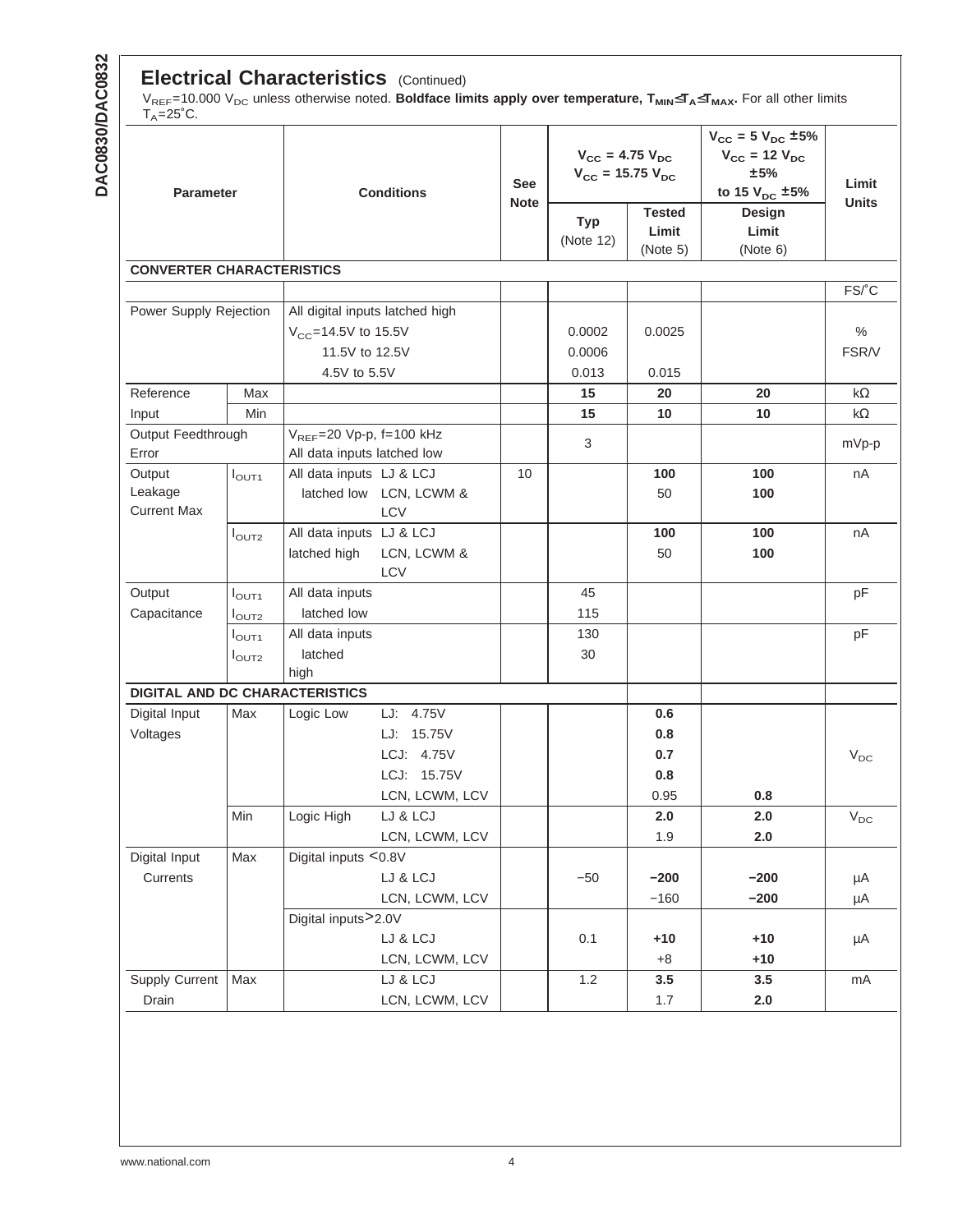## <span id="page-4-0"></span>**Electrical Characteristics**

V<sub>REF</sub>=10.000 V<sub>DC</sub> unless otherwise noted. **Boldface limits apply over temperature, T<sub>MIN</sub>≤T<sub>A</sub>≤T<sub>MAX</sub>.** For all other limits  $T. = 25^\circ C.$ 

| Symbol         |                                   | <b>Conditions</b>                | <b>See</b><br><b>Note</b> | $V_{\text{CC}}$ =15.75 $V_{\text{DC}}$ |                                    | $V_{\rm CC}$ =12<br>$V_{\text{DC}}$ ±5% to 15<br>$V_{\text{cc}}$ =4.75 $V_{\text{DC}}$<br>$V_{DC}$ ±5% |                         |                                    | $V_{\rm CC} = 5$<br>$V_{DC}$ ±5% | Limit        |
|----------------|-----------------------------------|----------------------------------|---------------------------|----------------------------------------|------------------------------------|--------------------------------------------------------------------------------------------------------|-------------------------|------------------------------------|----------------------------------|--------------|
|                | Parameter                         |                                  |                           | Typ<br>(Note 12)                       | <b>Tested</b><br>Limit<br>(Note 5) | <b>Design Limit</b><br>(Note 6)                                                                        | <b>Typ</b><br>(Note 12) | <b>Tested</b><br>Limit<br>(Note 5) | Design<br>Limit<br>(Note 6)      | <b>Units</b> |
|                | <b>AC CHARACTERISTICS</b>         |                                  |                           |                                        |                                    |                                                                                                        |                         |                                    |                                  |              |
| $t_{\rm s}$    | <b>Current Setting</b>            | $V_{IL} = 0V$ ,<br>$V_{IH} = 5V$ |                           | 1.0                                    |                                    |                                                                                                        | 1.0                     |                                    |                                  | μs           |
|                | Time                              |                                  |                           |                                        |                                    |                                                                                                        |                         |                                    |                                  |              |
| $t_{\text{W}}$ | Write and XFER                    | $V_{IL} = 0V$ ,<br>$V_{IH} = 5V$ | 11                        | 100                                    | 250                                |                                                                                                        | 375                     | 600                                |                                  |              |
|                | Pulse Width Min                   |                                  | 9                         |                                        | 320                                | 320                                                                                                    |                         | 900                                | 900                              |              |
| $t_{DS}$       | Data Setup Time                   | $V_{IL} = 0V$ ,<br>$V_{IH} = 5V$ | 9                         | 100                                    | 250                                |                                                                                                        | 375                     | 600                                |                                  |              |
|                | Min                               |                                  |                           |                                        | 320                                | 320                                                                                                    |                         | 900                                | 900                              |              |
| $t_{DH}$       | Data Hold Time                    | $V_{IL} = 0V$ ,<br>$V_{IH} = 5V$ | 9                         |                                        | 30                                 |                                                                                                        |                         | 50                                 |                                  | ns           |
|                | Min                               |                                  |                           |                                        | 30                                 |                                                                                                        |                         | 50                                 |                                  |              |
| $t_{CS}$       | Control Setup<br>Time             | $V_{IL} = 0V$ ,<br>$V_{IH} = 5V$ | 9                         | 110                                    | 250                                |                                                                                                        | 600                     | 900                                |                                  |              |
|                | Min                               |                                  |                           |                                        | 320                                | 320                                                                                                    |                         | 1100                               | 1100                             |              |
| $t_{CH}$       | Control Hold Time $V_{IL} = 0V$ , | $V_{IH} = 5V$                    | 9                         | $\Omega$                               | $\Omega$                           | 10                                                                                                     | $\Omega$                | $\Omega$                           |                                  |              |
|                | Min                               |                                  |                           |                                        | 0                                  |                                                                                                        |                         | 0                                  |                                  |              |

**Note 1:** Absolute Maximum Ratings indicate limits beyond which damage to the device may occur. DC and AC electrical specifications do not apply when operating the device beyond its specified operating conditions.

**Note 2:** All voltages are measured with respect to GND, unless otherwise specified.

Note 3: The maximum power dissipation must be derated at elevated temperatures and is dictated by T<sub>JMAX</sub>, θ<sub>JA</sub>, and the ambient temperature, Τ<sub>A</sub>. The maximum allowable power dissipation at any temperature is P<sub>D</sub> = (T<sub>JMAX</sub> – T<sub>A</sub>)/θ<sub>JA</sub> or the number given in the Absolute Maximum Ratings, whichever is lower. For this device,  $T_{JMAX}$  = 125°C (plastic) or 150°C (ceramic), and the typical junction-to-ambient thermal resistance of the J package when board mounted is 80°C/W. For the N package, this number increases to 100˚C/W and for the V package this number is 120˚C/W.

Note 4: For current switching applications, both I<sub>OUT1</sub> and I<sub>OUT2</sub> must go to ground or the "Virtual Ground" of an operational amplifier. The linearity error is degraded by approximately V<sub>OS</sub> ÷ V<sub>REF</sub>. For example, if V<sub>REF</sub> = 10V then a 1 mV offset, V<sub>OS</sub>, on  $I_{\text{OUT1}}$  or  $I_{\text{OUT2}}$  will introduce an additional 0.01% linearity error.

**Note 5:** Tested limits are guaranteed to National's AOQL (Average Outgoing Quality Level).

**Note 6:** Guaranteed, but not 100% production tested. These limits are not used to calculate outgoing quality levels.

**Note 7:** Guaranteed at  $V_{REF} = \pm 10$   $V_{DC}$  and  $V_{REF} = \pm 1$   $V_{DC}$ .

**Note 8:** The unit "FSR" stands for "Full Scale Range." "Linearity Error" and "Power Supply Rejection" specs are based on this unit to eliminate dependence on a particular  $V_{\text{DEF}}$  value and to indicate the true performance of the part. The "Linearity Error" specification of the DAC0830 is "0.05% of FSR (MAX)". This quarantees that after performing a zero and full scale adjustment (see Sections 2.5 and 2.6), the plot of the 256 analog voltage outputs will each be within 0.05%xVREF of a straight line which passes through zero and full scale.

**Note 9: Boldface** tested limits apply to the LJ and LCJ suffix parts only.

Note 10: A 100nA leakage current with R<sub>fb</sub>=20k and V<sub>REF</sub>=10V corresponds to a zero error of (100x10<sup>-9</sup>x20x10<sup>3</sup>)x100/10 which is 0.02% of FS.

**Note 11:** The entire write pulse must occur within the valid data interval for the specified  $t<sub>W</sub>$ ,  $t<sub>DS</sub>$ ,  $t<sub>DF</sub>$ , and  $t<sub>S</sub>$  to apply.

**Note 12:** Typicals are at 25˚C and represent most likely parametric norm.

**Note 13:** Human body model, 100 pF discharged through a 1.5 kΩ resistor.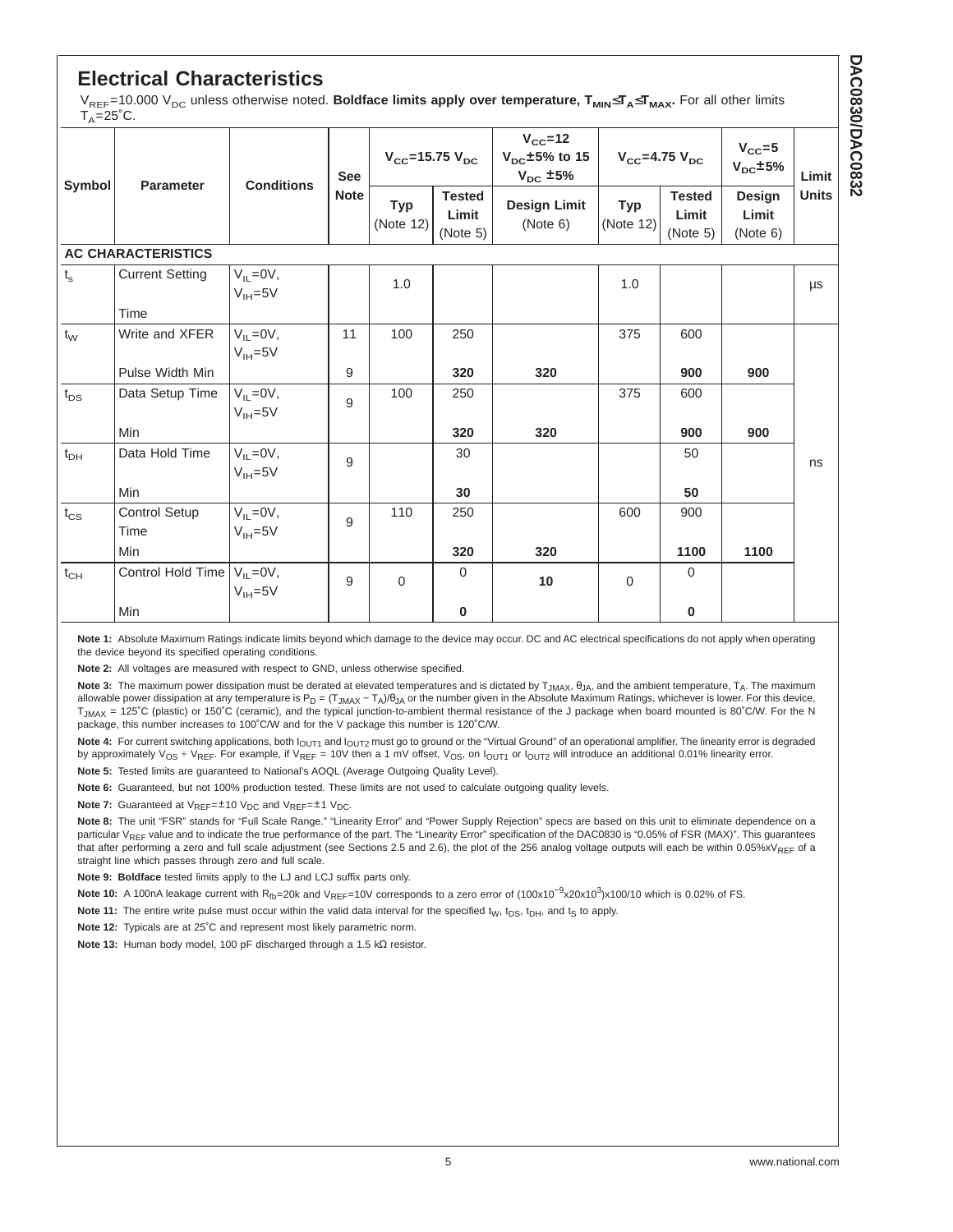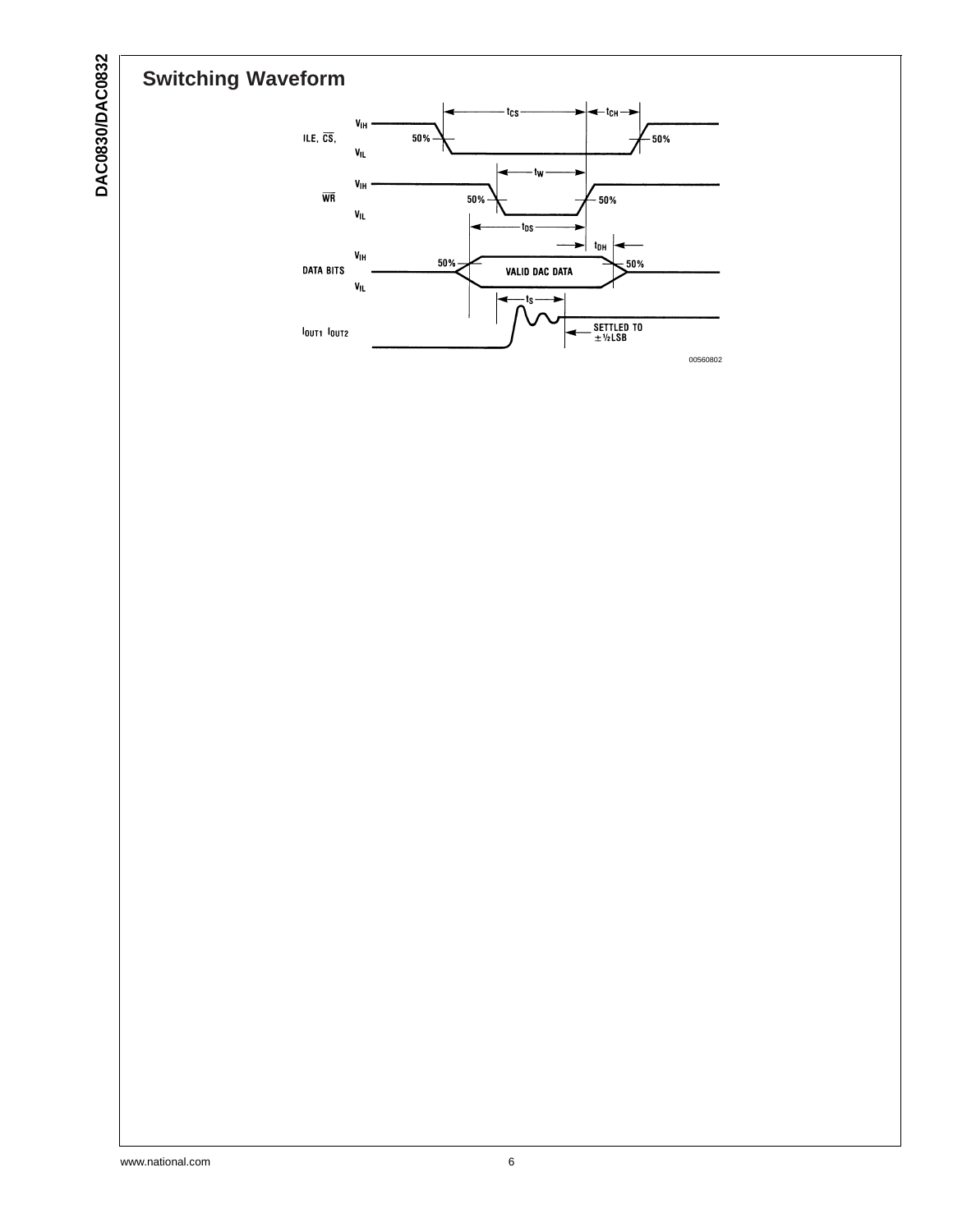## **Definition of Package Pinouts**

#### **Control Signals**

(All control signals level actuated)

- **CS: Chip Select** (active low). The CS in combination with ILE will enable  $\overline{\text{WR}}_1$ .
- **ILE: Input Latch Enable** (active high). The ILE in combination with  $\overline{\text{CS}}$  enables  $\overline{\text{WR}}_1$ .
- $\overline{WR}_1$ : Write 1. The active low  $\overline{WR}_1$  is used to load the digital input data bits (DI) into the input latch. The data in the input latch is latched when  $\overline{WR}_1$  is high. To update the input latch– $\overline{CS}$  and  $\overline{WR}_1$  must be low while ILE is high.
- **WR2: Write 2** (active low). This signal, in combination with XFER, causes the 8-bit data which is available in the input latch to transfer to the DAC register.
- **XFER: Transfer control signal** (active low). The XFER will enable  $\overline{\text{WR}}_2$ .

#### **Other Pin Functions**

- **DI<sub>0</sub>-DI<sub>7</sub>: Digital Inputs.** DI<sub>0</sub> is the least significant bit (LSB) and  $DI<sub>7</sub>$  is the most significant bit (MSB).
- **I<sub>OUT1</sub>:** DAC Current Output 1. I<sub>OUT1</sub> is a maximum for a digital code of all 1's in the DAC register, and is zero for all 0's in DAC register.
- **I<sub>OUT2</sub>:** DAC Current Output 2. I<sub>OUT2</sub> is a constant minus  $I<sub>OUT1</sub>$ , or  $I<sub>OUT1</sub> + I<sub>OUT2</sub>$  = constant (I full scale for a fixed reference voltage).
- **R<sub>fb</sub>:** Feedback Resistor. The feedback resistor is provided on the IC chip for use as the shunt feedback

### **Linearity Error**

resistor for the external op amp which is used to provide an output voltage for the DAC. This on-chip resistor should always be used (not an external resistor) since it matches the resistors which are used in the on-chip R-2R ladder and tracks these resistors over temperature.

- V<sub>RFF</sub>: Reference Voltage Input. This input connects an external precision voltage source to the internal R-2R ladder.  $V_{REF}$  can be selected over the range of +10 to −10V. This is also the analog voltage input for a 4-quadrant multiplying DAC application.
- **V<sub>CC</sub>:** Digital Supply Voltage. This is the power supply pin for the part.  $V_{CC}$  can be from +5 to +15 $V_{DC}$ . Operation is optimum for  $+15V_{DC}$
- **GND:** The pin 10 voltage must be at the same ground potential as  $I<sub>OUT1</sub>$  and  $I<sub>OUT2</sub>$  for current switching applications. Any difference of potential  $(V_{OS}$  pin 10) will result in a linearity change of



For example, if  $V_{REF}$  = 10V and pin 10 is 9mV offset from  $I<sub>OUT1</sub>$  and  $I<sub>OUT2</sub>$  the linearity change will be 0.03%. Pin 3 can be offset ±100mV with no linearity change, but the logic input threshold will shift.



## **Definition of Terms**

**Resolution:** Resolution is directly related to the number of switches or bits within the DAC. For example, the DAC0830 has  $2^8$  or 256 steps and therefore has 8-bit resolution.

**Linearity Error:** Linearity Error is the maximum deviation from a straight line passing through the endpoints of the DAC transfer characteristic. It is measured after adjusting for zero and full-scale. Linearity error is a parameter intrinsic to the device and cannot be externally adjusted.

National's linearity "end point test" (a) and the "best straight line" test (b,c) used by other suppliers are illustrated above. The "end point test'' greatly simplifies the adjustment procedure by eliminating the need for multiple iterations of checking the linearity and then adjusting full scale until the linearity is met. The "end point test'' guarantees that linearity is met after a single full scale adjust. (One adjustment vs. multiple iterations of the adjustment.) The "end point test'' uses a standard zero and F.S. adjustment procedure and is a much more stringent test for DAC linearity.

**Power Supply Sensitivity:** Power supply sensitivity is a measure of the effect of power supply changes on the DAC full-scale output.

**Settling Time:** Settling time is the time required from a code transition until the DAC output reaches within  $\pm$ 1/2LSB of the final output value. Full-scale settling time requires a zero to full-scale or full-scale to zero output change.

**Full Scale Error:** Full scale error is a measure of the output error between an ideal DAC and the actual device output.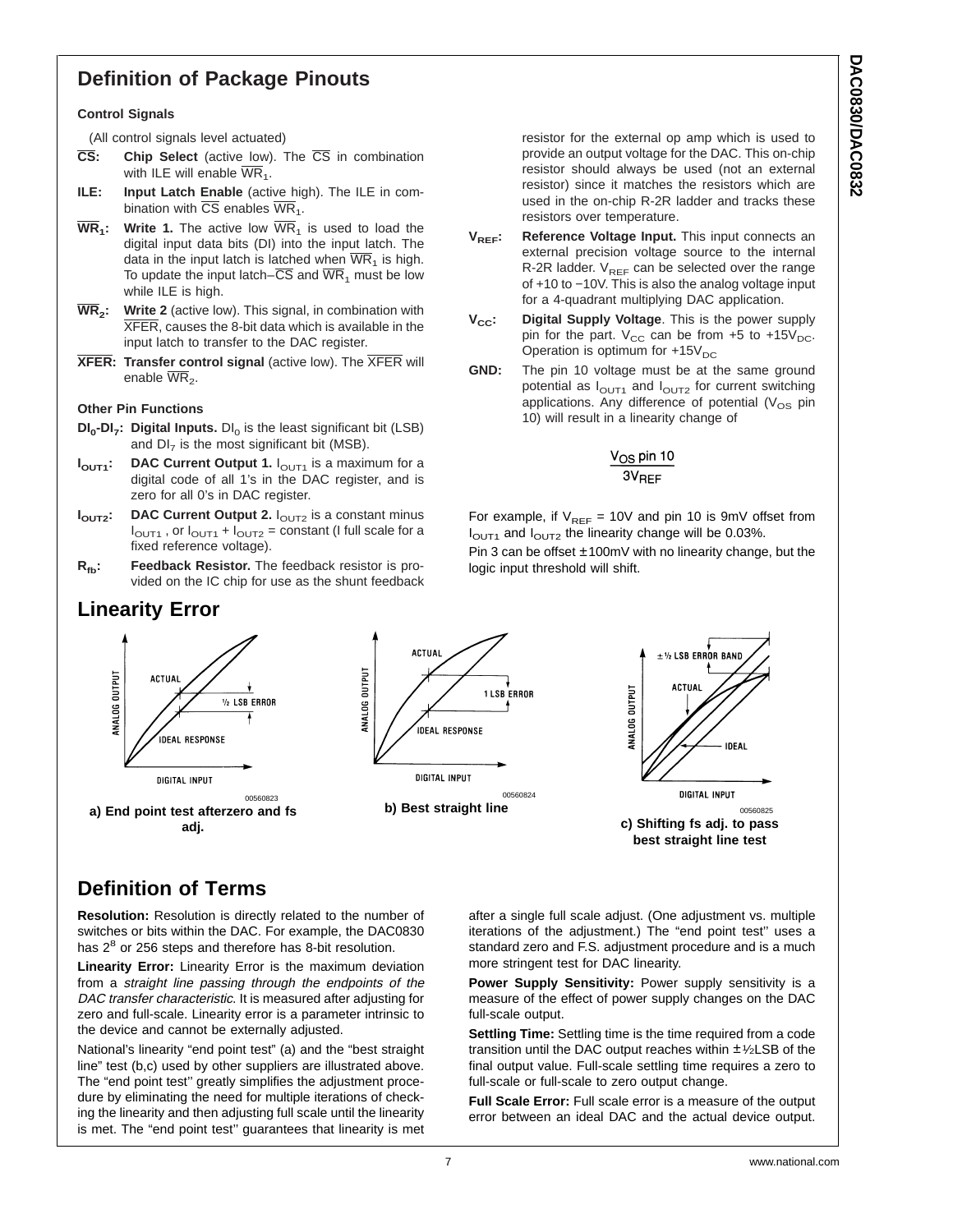## **Definition of Terms** (Continued)

Ideally, for the DAC0830 series, full scale is V<sub>REF</sub> −1LSB. For  $V_{REF}$  = 10V and unipolar operation,  $V_{FULL-SCALE}$  = 10,0000V–39mV 9.961V. Full-scale error is adjustable to zero.

**Differential Nonlinearity:** The difference between any two consecutive codes in the transfer curve from the theoretical 1 LSB to differential nonlinearity.

**Monotonic:** If the output of a DAC increases for increasing digital input code, then the DAC is monotonic. An 8-bit DAC which is monotonic to 8 bits simply means that increasing digital input codes will produce an increasing analog output.





### **Typical Performance Characteristics**





#### **Gain and Linearity Error Variation vs. Temperature**

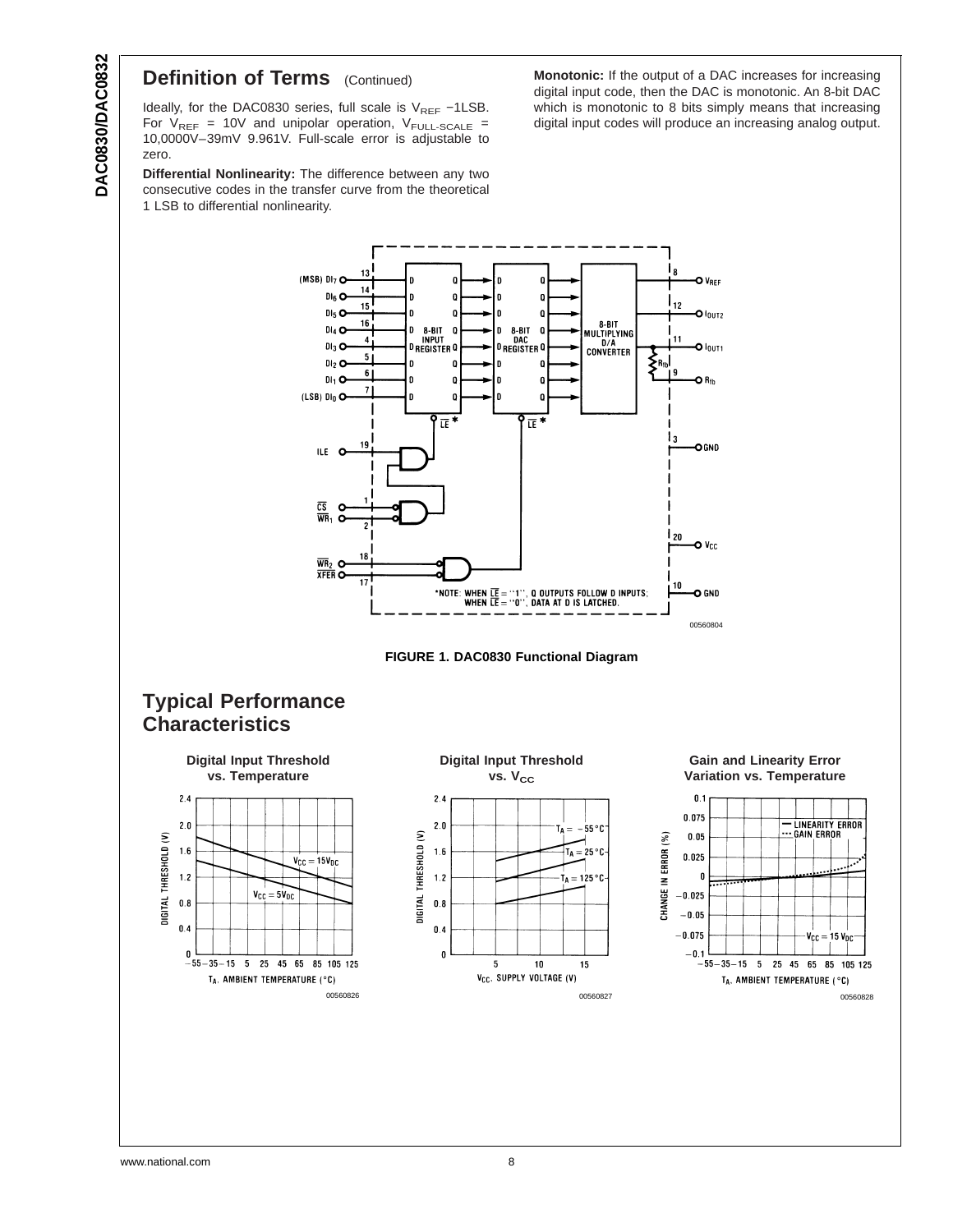### **Typical Performance Characteristics** (Continued)



## **DAC0830 Series Application Hints**

These DAC's are the industry's first microprocessor compatible, double-buffered 8-bit multiplying D to A converters. Double-buffering allows the utmost application flexibility from a digital control point of view. This 20-pin device is also pin for pin compatible (with one exception) with the DAC1230, a 12-bit MICRO-DAC. In the event that a system's analog output resolution and accuracy must be upgraded, substituting the DAC1230 can be easily accomplished. By tying address bit  $A_0$  to the ILE pin, a two-byte  $\mu$ P write instruction (double precision) which automatically increments the address for the second byte write (starting with  $A_0$ ="1") can be used. This allows either an 8-bit or the 12-bit part to be used with no hardware or software changes. For the simplest 8-bit application, this pin should be tied to  $V_{CC}$  (also see other uses in section 1.1).

Analog signal control versatility is provided by a precision R-2R ladder network which allows full 4-quadrant multiplication of a wide range bipolar reference voltage by an applied digital word.

#### **1.0 DIGITAL CONSIDERATIONS**

A most unique characteristic of these DAC's is that the 8-bit digital input byte is double-buffered. This means that the data must transfer through two independently controlled 8-bit latching registers before being applied to the R-2R ladder network to change the analog output. The addition of a second register allows two useful control features. First, any DAC in a system can simultaneously hold the current DAC data in one register (DAC register) and the next data word in the second register (input register) to allow fast updating of the DAC output on demand. Second, and probably more important, double-buffering allows any number of DAC's in a system to be updated to their new analog output levels simultaneously via a common strobe signal.

The timing requirements and logic level convention of the register control signals have been designed to minimize or eliminate external interfacing logic when applied to most popular microprocessors and development systems. It is easy to think of these converters as 8-bit "write-only" memory locations that provide an analog output quantity. All inputs to these DAC's meet TTL voltage level specs and can also be driven directly with high voltage CMOS logic in non-microprocessor based systems. To prevent damage to the chip from static discharge, all unused digital inputs should be tied to  $V_{CC}$  or ground. If any of the digital inputs are inadvertantly left floating, the DAC interprets the pin as a logic "1".

#### **1.1 Double-Buffered Operation**

Updating the analog output of these DAC's in a double-buffered manner is basically a two step or double write operation. In a microprocessor system two unique system addresses must be decoded, one for the input latch controlled by the  $\overline{CS}$  pin and a second for the DAC latch which is controlled by the  $\overline{\text{XFER}}$  line. If more than one DAC is being driven, [Figure](#page-9-0) 2, the  $\overline{CS}$  line of each DAC would typically be decoded individually, but all of the converters could share a common XFER address to allow simultaneous updating of any number of DAC's. The timing for this opera-tion is shown, [Figure](#page-9-0) 3.

It is important to note that the analog outputs that will change after a simultaneous transfer are those from the DAC's whose input register had been modified prior to the XFER command.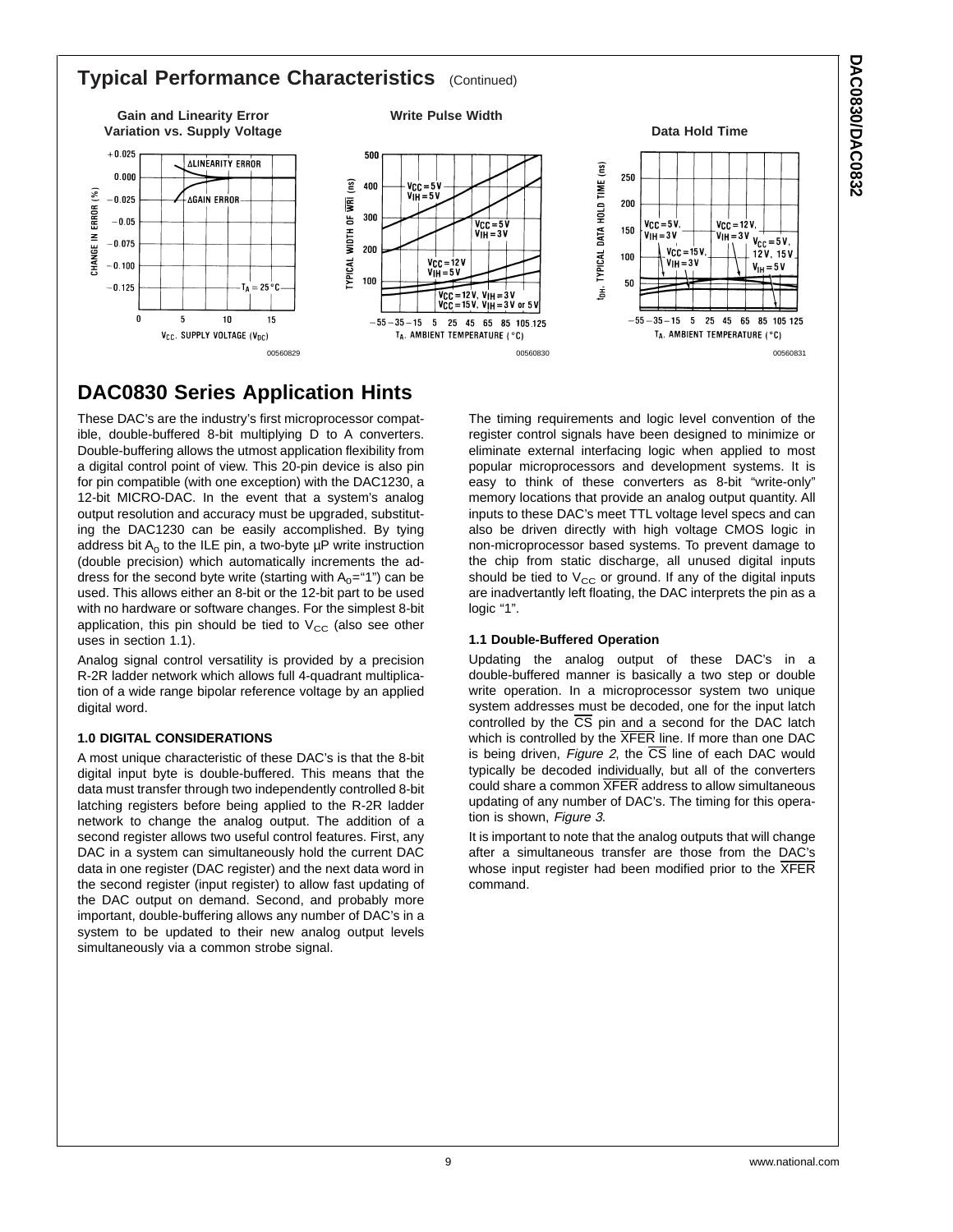<span id="page-9-0"></span>

The ILE pin is an active high chip select which can be decoded from the address bus as a qualifier for the normal CS signal generated during a write operation. This can be used to provide a higher degree of decoding unique control signals for a particular DAC, and thereby create a more efficient addressing scheme.

Another useful application of the ILE pin of each DAC in a multiple DAC system is to tie these inputs together and use this as a control line that can effectively "freeze" the outputs of all the DAC's at their present value. Pulling this line low latches the input register and prevents new data from being written to the DAC. This can be particularly useful in multiprocessing systems to allow a processor other than the one controlling the DAC's to take over control of the data bus and control lines. If this second system were to use the same addresses as those decoded for DAC control (but for a different purpose) the ILE function would prevent the DAC's from being erroneously altered.

In a "Stand-Alone" system the control signals are generated by discrete logic. In this case double-buffering can be controlled by simply taking  $\overline{CS}$  and  $\overline{XFER}$  to a logic "0", ILE to a logic "1" and pulling  $\overline{WR}_1$  low to load data to the input latch.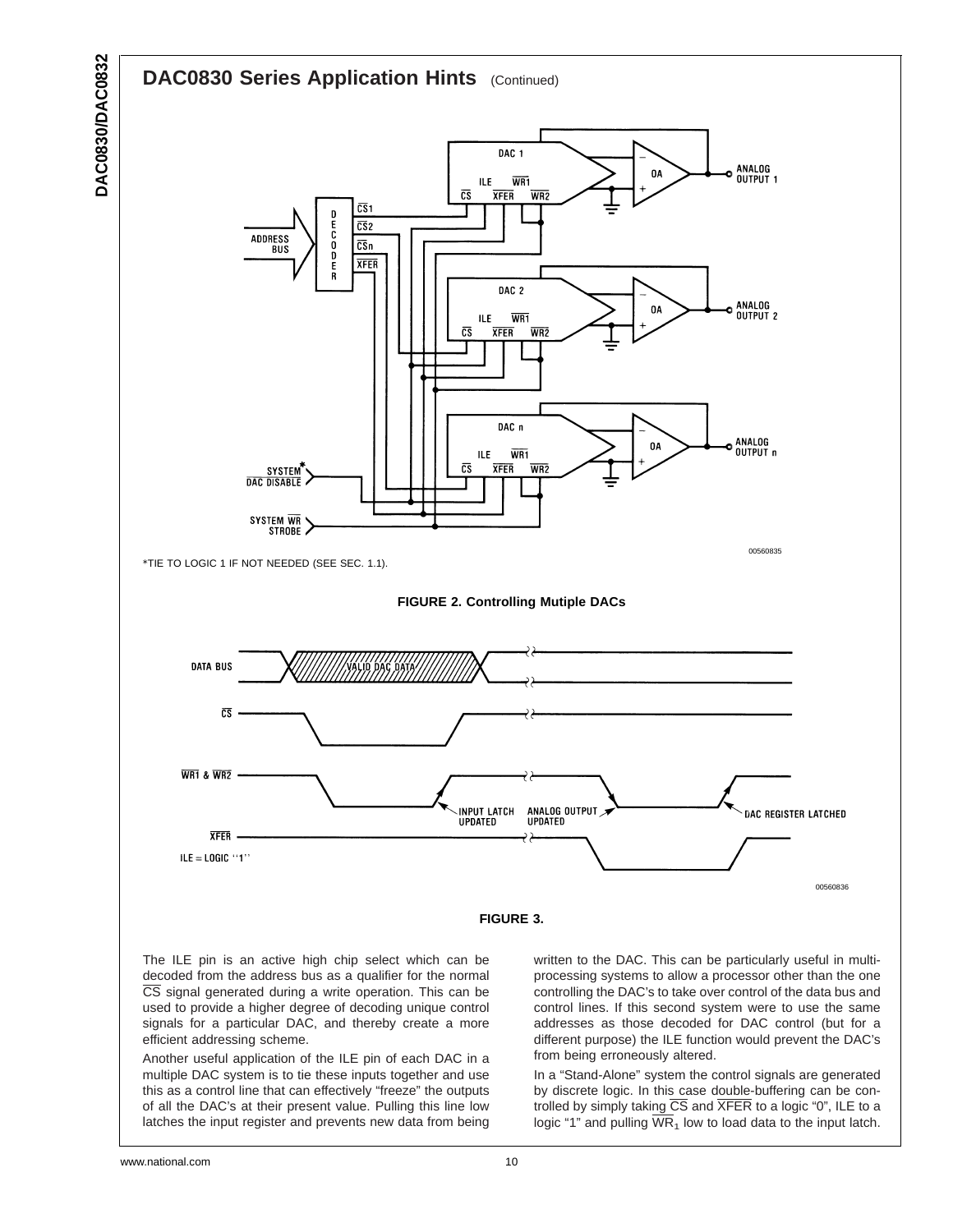## **DAC0830 Series Application Hints**

(Continued)

Pulling  $\overline{WR}_2$  low will then update the analog output. A logic "1" on either of these lines will prevent the changing of the analog output.



ILE=LOGIC "1"; WR2 and XFER GROUNDED

#### **FIGURE 4.**

#### **1.2 Single-Buffered Operation**

In a microprocessor controlled system where maximum data throughput to the DAC is of primary concern, or when only one DAC of several needs to be updated at a time, a single-buffered configuration can be used. One of the two internal registers allows the data to flow through and the other register will serve as the data latch.

Digital signal feedthrough (see Section 1.5) is minimized if the input register is used as the data latch. Timing for this mode is shown in Figure <sup>4</sup>.

Single-buffering in a "stand-alone" system is achieved by strobing  $\overline{WR}_1$  low to update the DAC with  $\overline{CS}$ ,  $\overline{WR}_2$  and XFER grounded and ILE tied high.

#### **1.3 Flow-Through Operation**

Though primarily designed to provide microprocessor interface compatibility, the MICRO-DAC's can easily be configured to allow the analog output to continuously reflect the state of an applied digital input. This is most useful in applications where the DAC is used in a continuous feedback control loop and is driven by a binary up-down counter, or in function generation circuits where a ROM is continuously providing DAC data.

Simply grounding  $\overline{CS}$ ,  $\overline{WR}_1$ ,  $\overline{WR}_2$ , and  $\overline{XFER}$  and tying ILE high allows both internal registers to follow the applied digital inputs (flow-through) and directly affect the DAC analog output.

#### **1.4 Control Signal Timing**

When interfacing these MICRO-DAC to any microprocessor, there are two important time relationships that must be considered to insure proper operation. The first is the minimum WR strobe pulse width which is specified as 900 ns for all valid operating conditions of supply voltage and ambient temperature, but typically a pulse width of only 180ns is adequate if  $V_{CC}$ =15 $V_{DC}$ . A second consideration is that the guaranteed minimum data hold time of 50ns should be met

or erroneous data can be latched. This hold time is defined as the length of time data must be held valid on the digital inputs *after* a qualified (via  $\overline{CS}$ ) WR strobe makes a low to high transition to latch the applied data.

If the controlling device or system does not inherently meet these timing specs the DAC can be treated as a slow memory or peripheral and utilize a technique to extend the write strobe. A simple extension of the write time, by adding a wait state, can simultaneously hold the write strobe active and data valid on the bus to satisfy the minimum  $\overline{\text{WR}}$  pulsewidth. If this does not provide a sufficient data hold time at the end of the write cycle, a negative edge triggered one-shot can be included between the system write strobe and the  $\overline{\text{WR}}$  pin of the DAC. This is illustrated in *[Figure](#page-11-0) 5* for an exemplary system which provides a 250ns  $\overline{\text{WR}}$  strobe time with a data hold time of less than 10ns.

The proper data set-up time prior to the latching edge (LO to HI transition) of the  $\overline{WR}$  strobe, is insured if the  $\overline{WR}$  pulsewidth is within spec and the data is valid on the bus for the duration of the DAC WR strobe.

#### **1.5 Digital Signal Feedthrough**

When data is latched in the internal registers, but the digital inputs are changing state, a narrow spike of current may flow out of the current output terminals. This spike is caused by the rapid switching of internal logic gates that are responding to the input changes.

There are several recommendations to minimize this effect. When latching data in the DAC, always use the input register as the latch. Second, reducing the  $V_{CC}$  supply for the DAC from +15V to +5V offers a factor of 5 improvement in the magnitude of the feedthrough, but at the expense of internal logic switching speed. Finally, increasing  $C_c$  ([Figure](#page-13-0) 8) to a value consistent with the actual circuit bandwidth requirements can provide a substantial damping effect on any output spikes.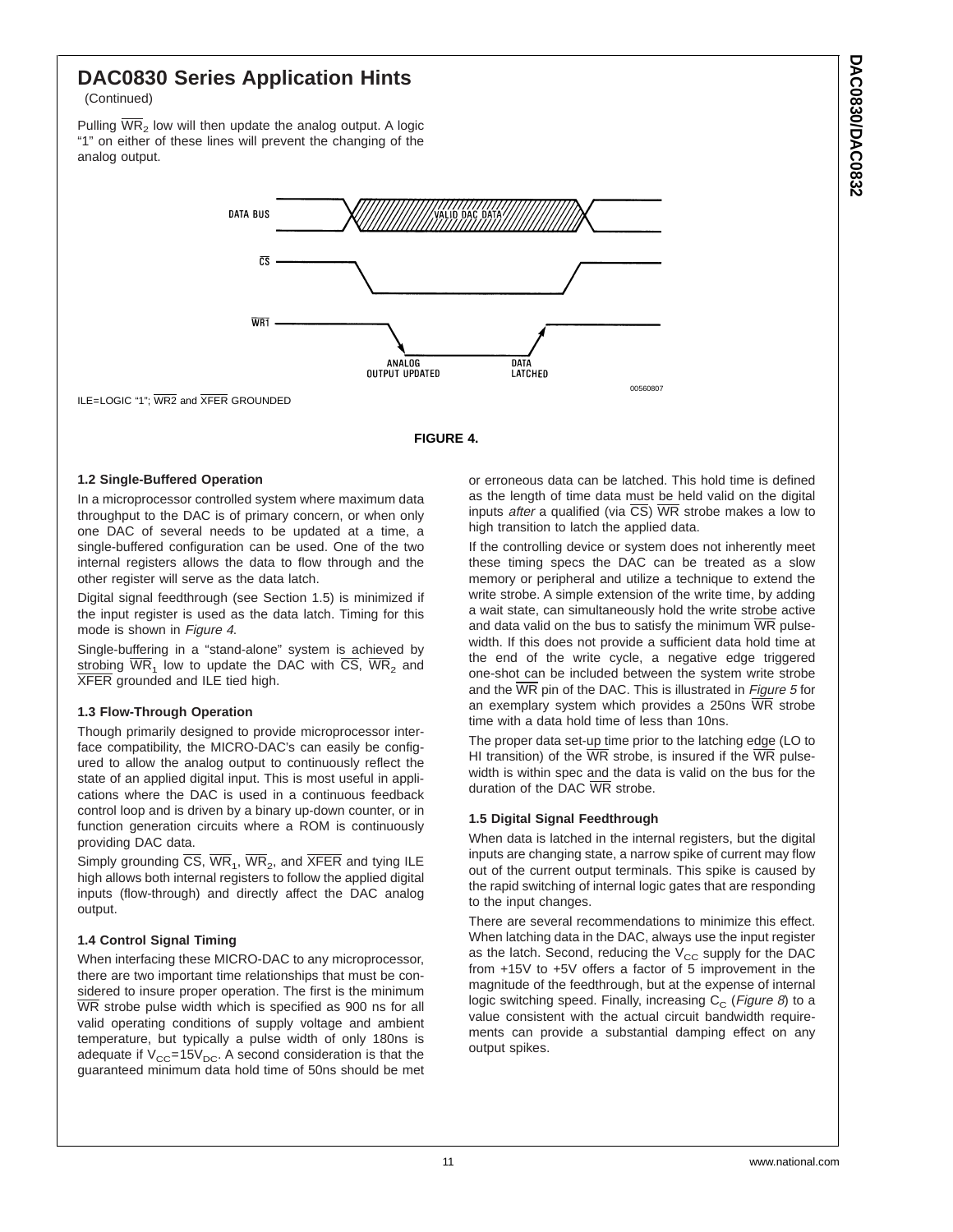<span id="page-11-0"></span>

**FIGURE 5. Accommodating a High Speed System**

#### **2.0 ANALOG CONSIDERATIONS**

The fundamental purpose of any D to A converter is to provide an accurate analog output quantity which is representative of the applied digital word. In the case of the DAC0830, the output,  $I_{\text{OUT1}}$ , is a current directly proportional to the product of the applied reference voltage and the digital input word. For application versatility, a second output,  $I_{\text{OUT2}}$ , is provided as a current directly proportional to the complement of the digital input. Basically:

$$
I_{\text{OUT1}} = \frac{V_{\text{REF}}}{15 \text{ k}\Omega} \times \frac{\text{Digital Input}}{256};
$$
  

$$
I_{\text{OUT2}} = \frac{V_{\text{REF}}}{15 \text{ k}\Omega} \times \frac{255 - \text{Digital Input}}{256}
$$

where the digital input is the decimal (base 10) equivalent of the applied 8-bit binary word (0 to 255),  $V_{REF}$  is the voltage at pin 8 and 15 kΩ is the nominal value of the internal resistance, R, of the R-2R ladder network (discussed in Section 2.1).

Several factors external to the DAC itself must be considered to maintain analog accuracy and are covered in subsequent sections.

#### **2.1 The Current Switching R-2R Ladder**

The analog circuitry, [Figure](#page-12-0) 6, consists of a silicon-chromium (SiCr or Si-chrome) thin film R-2R ladder which is deposited on the surface oxide of the monolithic chip. As a result, there are no parasitic diode problems with the ladder (as there may be with diffused resistors) so the reference voltage,  $V_{REF}$ , can range −10V to +10V even if  $V_{CC}$  for the device is  $5V<sub>DC</sub>$ .

The digital input code to the DAC simply controls the position of the SPDT current switches and steers the available ladder current to either  $I<sub>OUT1</sub>$  or  $I<sub>OUT2</sub>$  as determined by the logic input level ("1" or "0") respectively, as shown in [Figure](#page-12-0) 6. The MOS switches operate in the current mode with a small voltage drop across them and can therefore switch currents of either polarity. This is the basis for the 4-quadrant multiplying feature of this DAC.

#### **2.2 Basic Unipolar Output Voltage**

To maintain linearity of output current with changes in the applied digital code, it is important that the voltages at both of the current output pins be as near ground potential  $(0V_{DC})$ as possible. With  $V_{REF}=+10V$  every millivolt appearing at either  $I<sub>OUT1</sub>$  or  $I<sub>OUT2</sub>$  will cause a 0.01% linearity error. In most applications this output current is converted to a voltage by using an op amp as shown in [Figure](#page-12-0) <sup>7</sup>.

The inverting input of the op amp is a "virtual ground" created by the feedback from its output through the internal 15 k $\Omega$ resistor,  $R_{fb}$ . All of the output current (determined by the digital input and the reference voltage) will flow through  $R_{fb}$ to the output of the amplifier. Two-quadrant operation can be obtained by reversing the polarity of  $V_{REF}$  thus causing  $I_{OUT1}$ to flow into the DAC and be sourced from the output of the amplifier. The output voltage, in either case, is always equal to  $I_{\text{OUT1}} \times R_{\text{fb}}$  and is the opposite polarity of the reference voltage.

The reference can be either a stable DC voltage source or an AC signal anywhere in the range from −10V to +10V. The DAC can be thought of as a digitally controlled attenuator: the output voltage is always less than or equal to the applied reference voltage. The  $V_{REF}$  terminal of the device presents a nominal impedance of 15 kΩ to ground to external circuitry.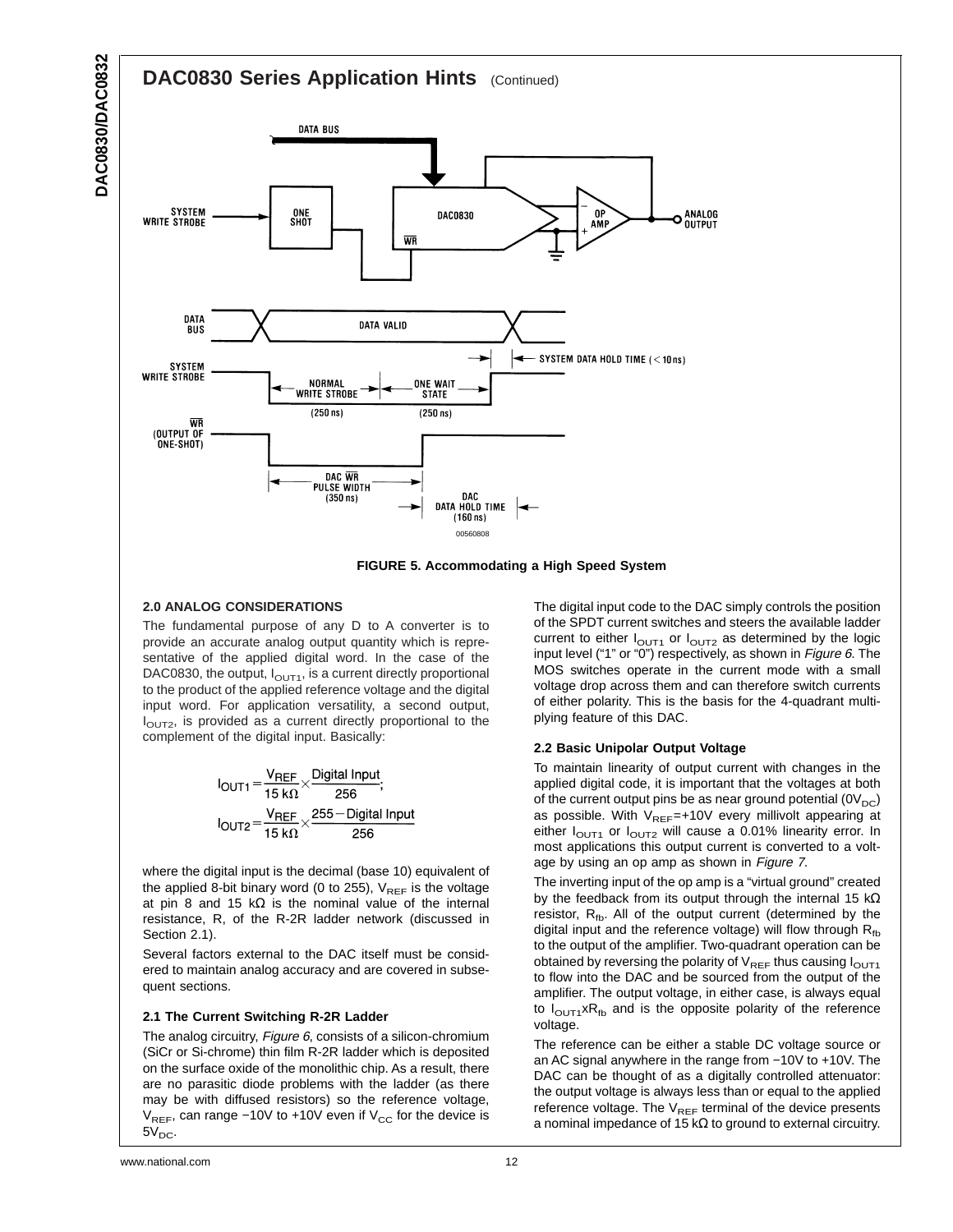## <span id="page-12-0"></span>**DAC0830 Series Application Hints**

(Continued)

Always use the internal  $R_{fb}$  resistor to create an output voltage since this resistor matches (and tracks with temperature) the value of the resistors used to generate the output current  $(I_{\text{OUT1}})$ .









#### **2.3 Op Amp Considerations**

The op amp used in Figure 7 should have offset voltage nulling capability (See Section 2.5).

The selected op amp should have as low a value of input bias current as possible. The product of the bias current times the feedback resistance creates an output voltage error which can be significant in low reference voltage applications. BI-FET™ op amps are highly recommended for use with these DACs because of their very low input current.

Transient response and settling time of the op amp are important in fast data throughput applications. The largest stability problem is the feedback pole created by the feedback resistance,  $R_{fb}$ , and the output capacitance of the DAC. This appears from the op amp output to the (−) input and includes the stray capacitance at this node. Addition of a lead capacitance,  $C_{\text{C}}$  in [Figure](#page-13-0) 8, greatly reduces overshoot and ringing at the output for a step change in DAC output current.

Finally, the output voltage swing of the amplifier must be greater than  $V_{REF}$  to allow reaching the full scale output voltage. Depending on the loading on the output of the amplifier and the available op amp supply voltages (only  $\pm 12$ ) volts in many development systems), a reference voltage less than 10 volts may be necessary to obtain the full analog output voltage range.

#### **2.4 Bipolar Output Voltage with a Fixed Reference**

The addition of a second op amp to the previous circuitry can be used to generate a bipolar output voltage from a fixed reference voltage. This, in effect, gives sign significance to the MSB of the digital input word and allows two-quadrant multiplication of the reference voltage. The polarity of the reference can also be reversed to realize full 4-quadrant multiplication:  $\pm V_{REF}x \pm$ Digital Code= $\pm V_{OUT}$ . This circuit is shown in [Figure](#page-14-0) 9.

This configuration features several improvements over existing circuits for bipolar outputs with other multiplying DACs. Only the offset voltage of amplifier 1 has to be nulled to preserve linearity of the DAC. The offset voltage error of the second op amp (although a constant output voltage error) has no effect on linearity. It should be nulled only if absolute output accuracy is required. Finally, the values of the resistors around the second amplifier do not have to match the internal DAC resistors, they need only to match and temperature track each other. A thin film 4-resistor network available from Beckman Instruments, Inc. (part no. 694-3-R10K-D) is ideally suited for this application. These resistors are matched to 0.1% and exhibit only 5 ppm/˚C resistance tracking temperature coefficient. Two of the four available 10 kΩ resistors can be paralleled to form R in [Figure](#page-14-0) 9 and the other two can be used independently as the resistances labeled 2R.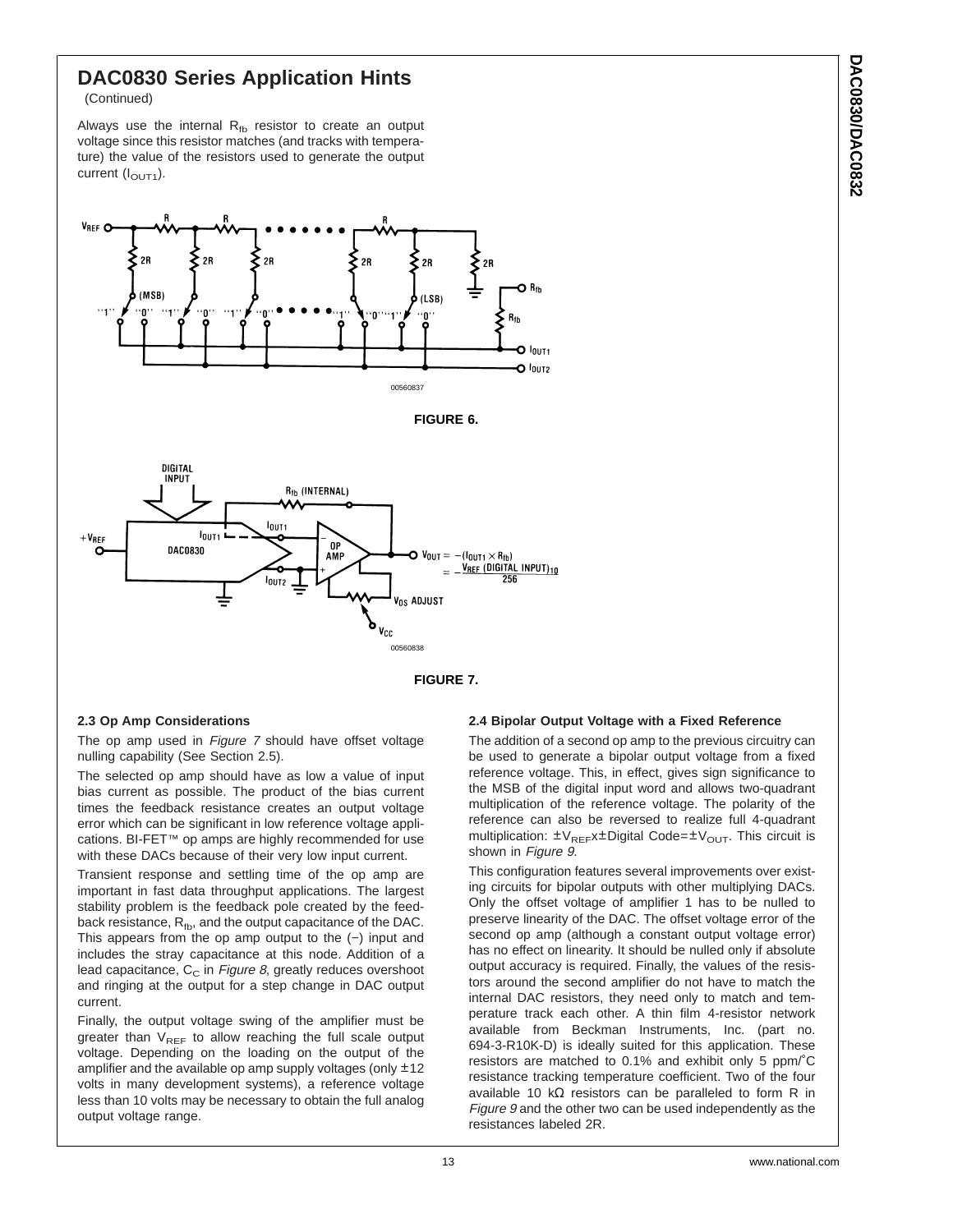#### <span id="page-13-0"></span>**DAC0830 Series Application Hints** (Continued)

#### **2.5 Zero Adjustment**

For accurate conversions, the input offset voltage of the output amplifier must always be nulled. Amplifier offset errors create an overall degradation of DAC linearity.

The fundamental purpose of zeroing is to make the voltage appearing at the DAC outputs as near  $0V_{DC}$  as possible.

This is accomplished for the typical DAC — op amp con-nection ([Figure](#page-12-0) 7) by shorting out  $R_{fb}$ , the amplifier feedback resistor, and adjusting the  $V_{OS}$  nulling potentiometer of the op amp until the output reads zero volts. This is done, of course, with an applied digital code of all zeros if  $I<sub>OUT1</sub>$  is driving the op amp (all one's for I $_{\odot \cup \sf{T2}}$ ). The short around  $\mathsf{R}_{\sf fb}$ is then removed and the converter is zero adjusted.



00560839

|        |                       | t.                |
|--------|-----------------------|-------------------|
| OP Amp | $\mathbf{c}_{\alpha}$ | (O to Full Scale) |
| LF356  | 22 pF                 | $4 \mu s$         |
| LF351  | 22 pF                 | $5 \mu s$         |
| LF357* | 10pF                  | $2 \mu s$         |

**\*2.4 k**Ω **RESISTOR ADDED FROM−INPUT TO GROUND TO INSURE STABILITY**

**FIGURE 8.**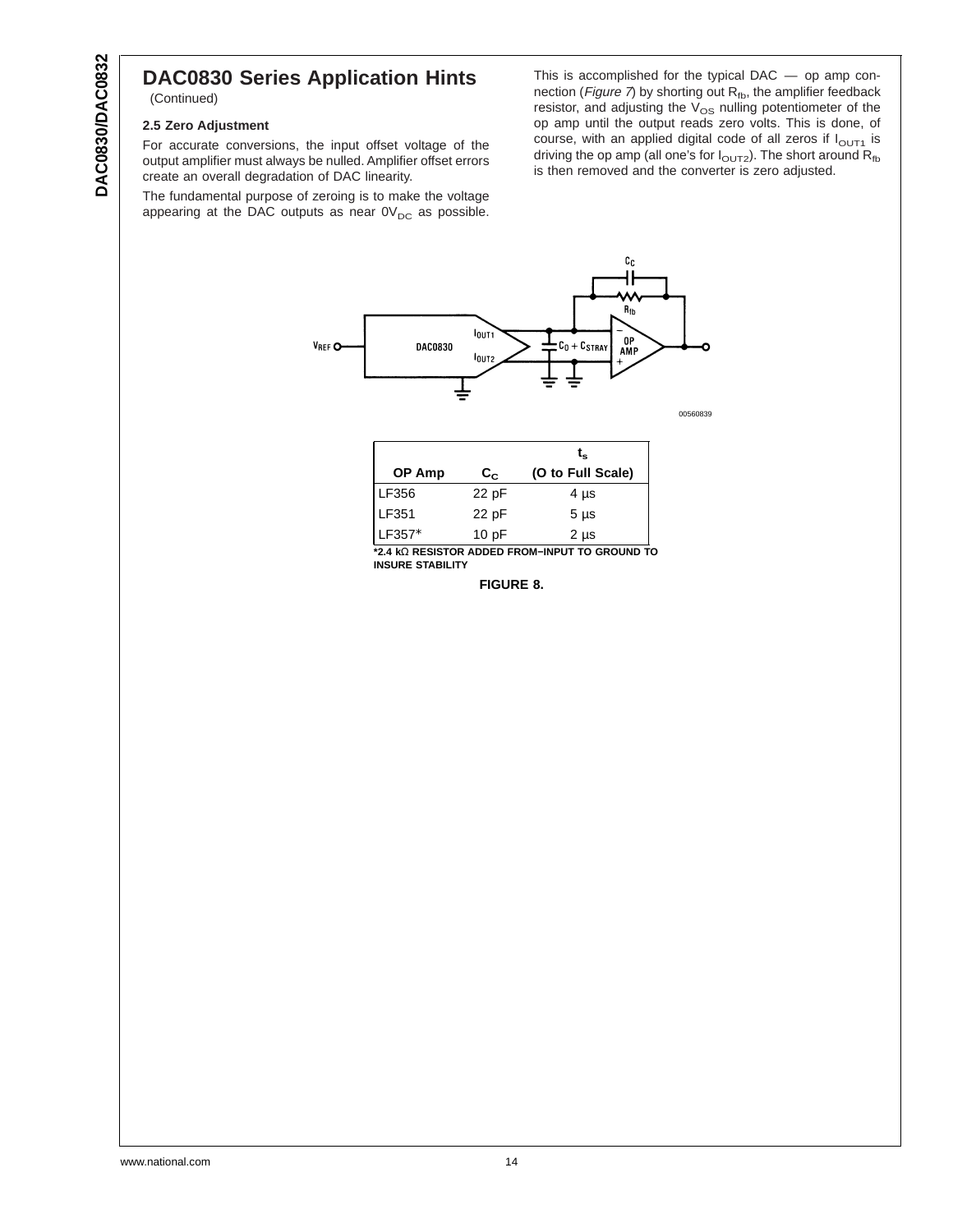## <span id="page-14-0"></span>**DAC0830 Series Application Hints** (Continued)





1 LSB =  $\frac{|V_{REF}|}{128}$ 

|          |            |                | <b>Input Code</b> |                         |                |          |          | <b>IDEAL V<sub>OUT</sub></b>           |                                                   |  |  |
|----------|------------|----------------|-------------------|-------------------------|----------------|----------|----------|----------------------------------------|---------------------------------------------------|--|--|
|          | MSB<br>LSB |                | $+V_{REF}$        |                         | $-V_{REF}$     |          |          |                                        |                                                   |  |  |
|          |            |                |                   |                         | -1             |          |          | $V_{REF}-1$ LSB                        |                                                   |  |  |
|          | $1\quad 0$ |                | - 0               | $\overline{0}$          | $\Omega$       | - റ      | 0        | $V_{REF}/2$                            | $- V_{REF} +1$ LSB<br>- $ V_{REF} /2$             |  |  |
|          | $\Omega$   | $\overline{0}$ | $\Omega$          | $\overline{0}$          | $\Omega$       | $\Omega$ |          |                                        |                                                   |  |  |
| $\Omega$ |            |                | $\overline{1}$    | $\overline{1}$          | $\overline{1}$ |          |          | $-1$ LSB<br>$\frac{ V_{REF} }{-1}$ LSB | $+1$ LSB<br>$\frac{ V_{REF} }{ V_{REF} }$ + 1 LSB |  |  |
| 0        |            |                | $\overline{1}$    | $\overline{\mathbf{1}}$ | $\overline{1}$ |          |          |                                        |                                                   |  |  |
| 0        |            |                |                   | $\Omega$                | $\Omega$       |          | $\Omega$ | $- V_{REF} $                           | $+ V_{REF} $                                      |  |  |

\*THESE RESISTORS ARE AVAILABLE FROM BECKMAN INSTRUMENTS, INC. AS THEIR PART NO. 694-3-R10K-D

**FIGURE 9.**

#### **2.6 Full-Scale Adjustment**

In the case where the matching of  $R_{fb}$  to the R value of the R-2R ladder (typically ±0.2%) is insufficient for full-scale accuracy in a particular application, the  $V_{REF}$  voltage can be adjusted or an external resistor and potentiometer can be added as shown in [Figure](#page-15-0) 10 to provide a full-scale adjustment.

The temperature coefficients of the resistors used for this adjustment are of an important concern. To prevent degradation of the gain error temperature coefficient by the external resistors, their temperature coefficients ideally would have to match that of the internal DAC resistors, which is a highly impractical constraint. For the values shown in [Figure](#page-15-0) [10](#page-15-0), if the resistor and the potentiometer each had a temperature coefficient of ±100 ppm/˚C maximum, the overall gain

error temperature coefficent would be degraded a maximum of 0.0025%/˚C for an adjustment pot setting of less than 3% of  $R_{\text{fb}}$ .

#### **2.7 Using the DAC0830 in a Voltage Switching Configuration**

The R-2R ladder can also be operated as a voltage switching network. In this mode the ladder is used in an inverted manner from the standard current switching configuration. The reference voltage is connected to one of the current output terminals ( $I<sub>OUT1</sub>$  for true binary digital control,  $I<sub>OUT2</sub>$  is for complementary binary) and the output voltage is taken from the normal  $V_{REF}$  pin. The converter output is now a voltage in the range from 0V to 255/256  $V_{REF}$  as a function of the applied digital code as shown in [Figure](#page-15-0) <sup>11</sup>.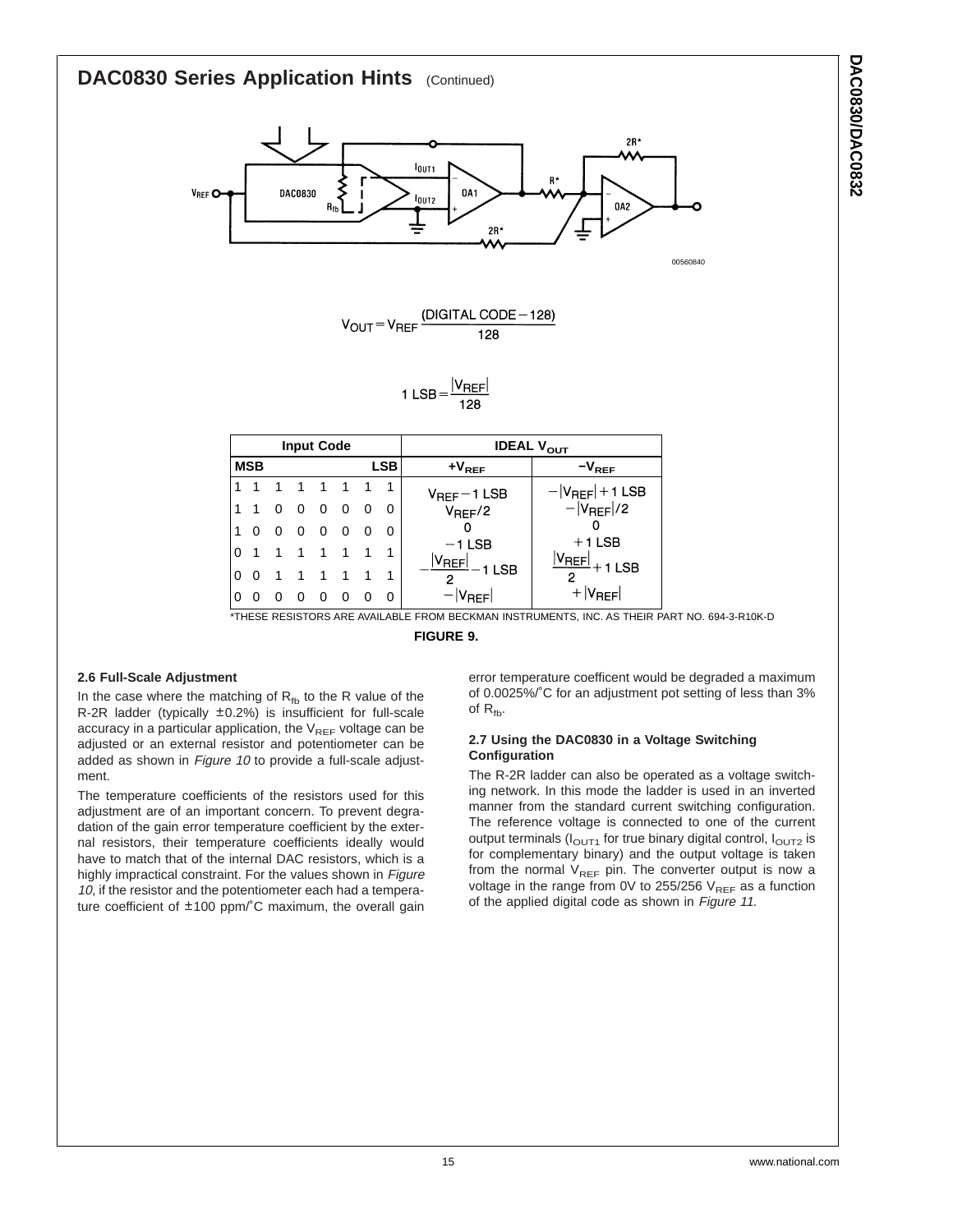### <span id="page-15-0"></span>**DAC0830 Series Application Hints** (Continued)



**FIGURE 10. Adding Full-Scale Adjustment**





This configuration offers several useful application advantages. Since the output is a voltage, an external op amp is not necessarily required but the output impedance of the DAC is fairly high (equal to the specified reference input resistance of 10 kΩ to 20 kΩ) so an op amp may be used for buffering purposes. Some of the advantages of this mode are illustrated in Figures 12, [13](#page-16-0), [14](#page-16-0), [15](#page-17-0).

There are two important things to keep in mind when using this DAC in the voltage switching mode. The applied reference voltage must be positive since there are internal parasitic diodes from ground to the  $I<sub>OUT1</sub>$  and  $I<sub>OUT2</sub>$  terminals which would turn on if the applied reference went negative. There is also a dependence of conversion linearity and gain error on the voltage difference between  $V_{CC}$  and the voltage applied to the normal current output terminals. This is a result of the voltage drive requirements of the ladder switches. To ensure that all 8 switches turn on sufficiently (so as not to add significant resistance to any leg of the ladder and thereby introduce additional linearity and gain errors) it is recommended that the applied reference voltage be kept less than  $+5V_{DC}$  and  $V_{CC}$  be at least 9V more positive than  $V_{REF}$ . These restrictions ensure less than 0.1% linearity and gain error change. Figures [16](#page-17-0), [17](#page-17-0), [18](#page-18-0) characterize the effects of bringing  $V_{REF}$  and  $V_{CC}$  closer together as well as typical temperature performance of this voltage switching configuration.



- Voltage switching mode eliminates output signal inversion and therefore a need for a negative power supply.
- Zero code output voltage is limited by the low level output saturation voltage of the op amp. The 2 k $\Omega$  pull-down resistor helps to reduce this voltage.
- $V_{OS}$  of the op amp has no effect on DAC linearity.

#### **FIGURE 12. Single Supply DAC**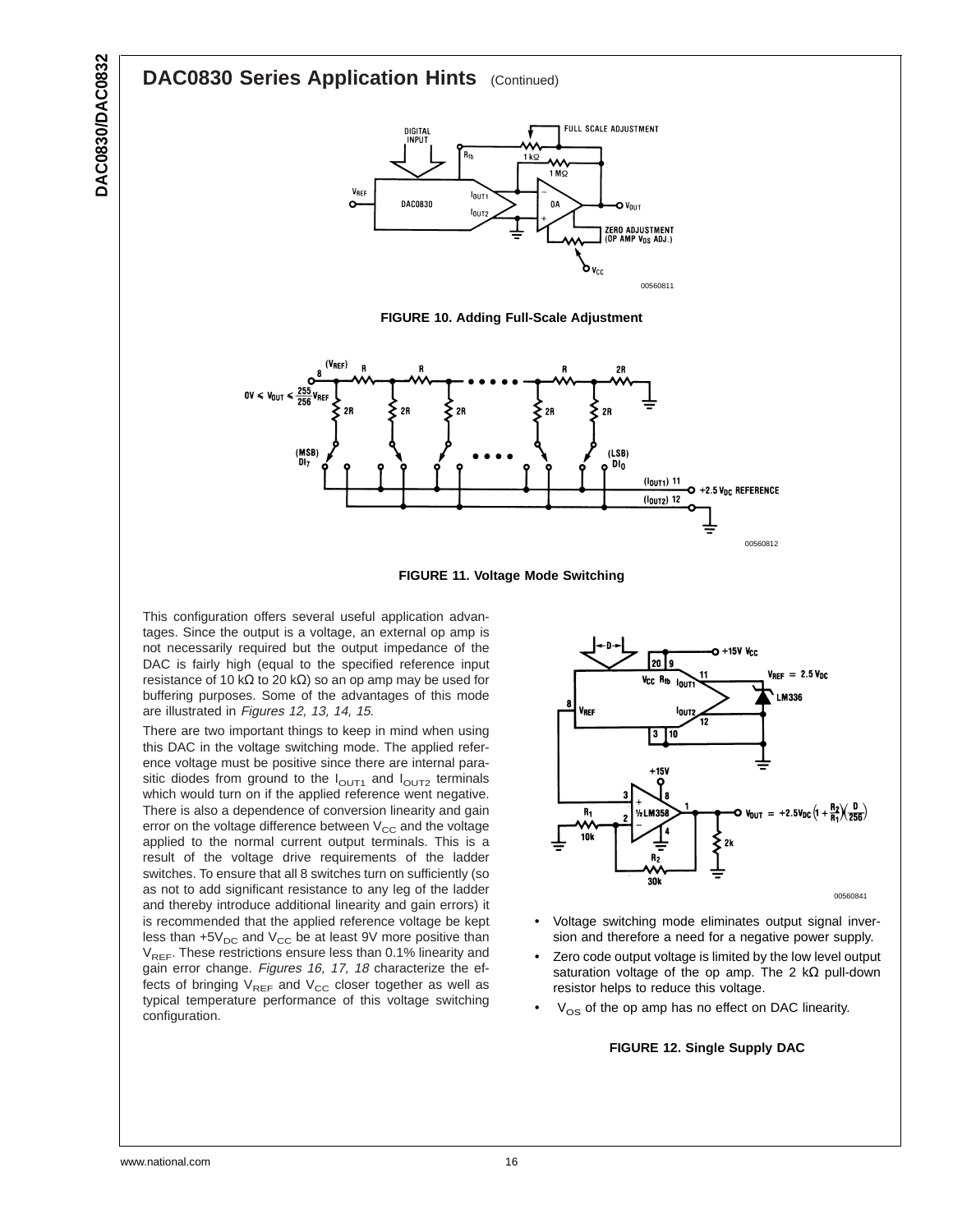## <span id="page-16-0"></span>**DAC0830 Series Application Hints** (Continued)



•  $V_{OUT} = 2.5V \left( \frac{D}{128} - 1 \right)$ 

• Slewing and settling time for a full scale output change is  $\approx$  1.8  $\mu$ s





**FIGURE 14. Bipolar Output with Increased Output Voltage Swing**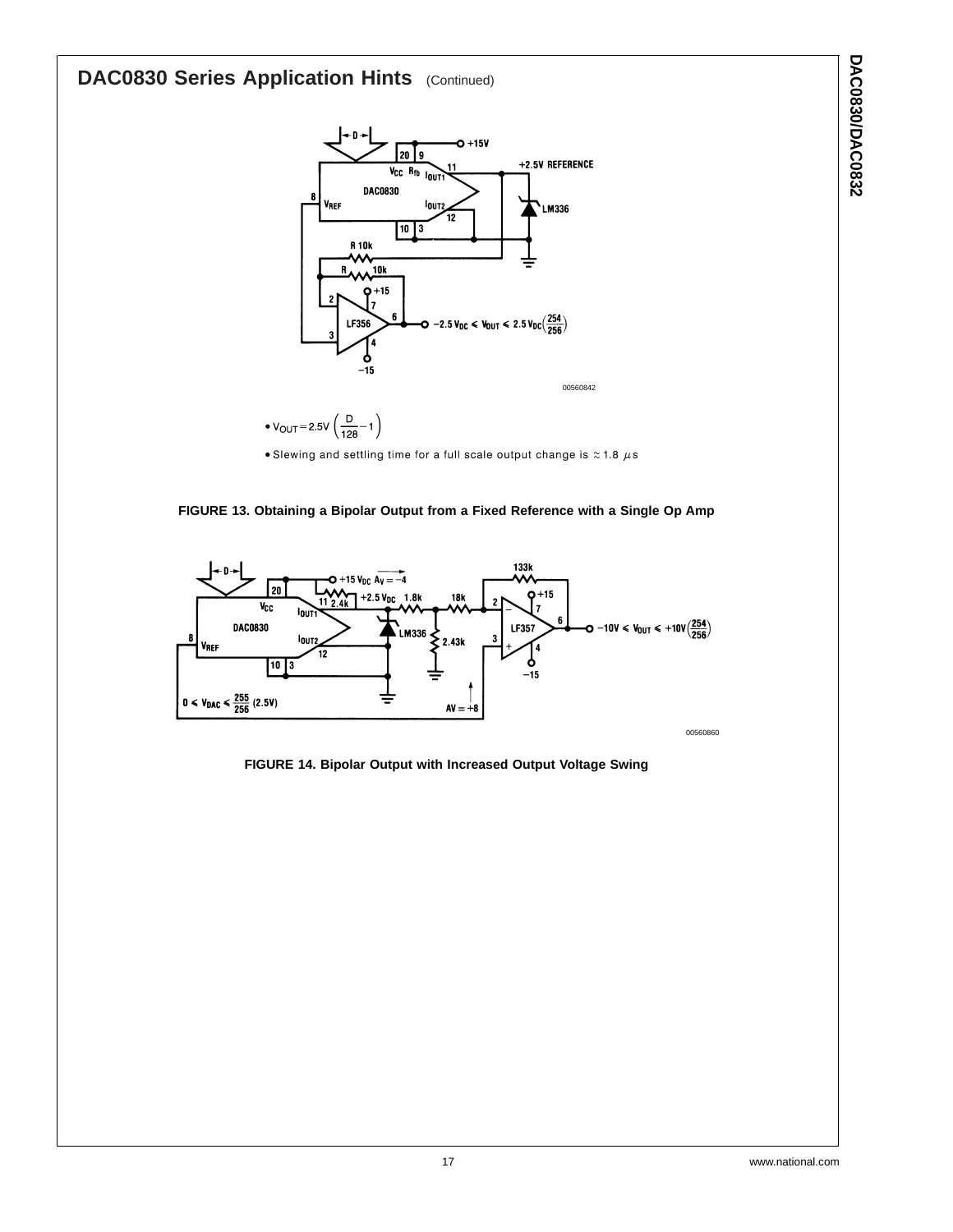## **DAC0830 Series Application Hints** (Continued)

**DAC0830/DAC0832**

<span id="page-17-0"></span>**DAC0830/DAC0832** 



www.national.com 18

10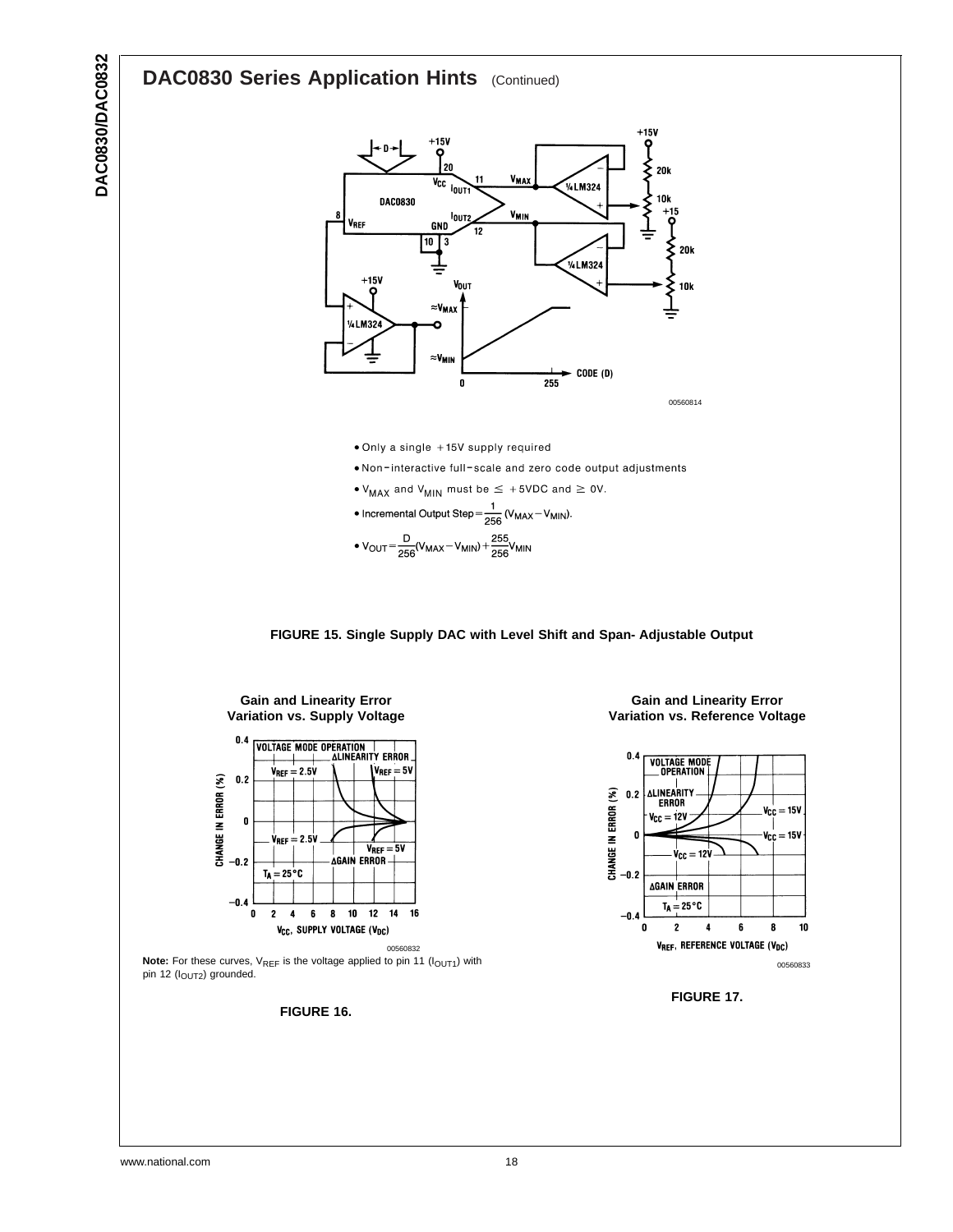#### <span id="page-18-0"></span>**DAC0830 Series Application Hints** (Continued)

**Gain and Linearity Error Variation vs. Temperature**



#### **FIGURE 18.**

#### **2.8 Miscellaneous Application Hints**

These converters are CMOS products and reasonable care should be exercised in handling them to prevent catastrophic failures due to static discharge.

Conversion accuracy is only as good as the applied reference voltage so providing a stable source over time and temperature changes is an important factor to consider.

A "good" ground is most desirable. A single point ground distribution technique for analog signals and supply returns keeps other devices in a system from affecting the output of the DACs.

During power-up supply voltage sequencing, the −15V (or −12V) supply of the op amp may appear first. This will cause the output of the op amp to bias near the negative supply potential. No harm is done to the DAC, however, as the on-chip 15 kΩ feedback resistor sufficiently limits the current flow from  $I<sub>OUT1</sub>$  when this lead is internally clamped to one diode drop below ground.

Careful circuit construction with minimization of lead lengths around the analog circuitry, is a primary concern. Good high frequency supply decoupling will aid in preventing inadvertant noise from appearing on the analog output.

Overall noise reduction and reference stability is of particular concern when using the higher accuracy versions, the DAC0830 and DAC0831, or their advantages are wasted.

#### **3.0 GENERAL APPLICATION IDEAS**

The connections for the control pins of the digital input registers are purposely omitted. Any of the control formats discussed in Section 1 of the accompanying text will work with any of the circuits shown. The method used depends on the overall system provisions and requirements.

The digital input code is referred to as D and represents the decimal equivalent value of the 8-bit binary input, for example:

|   |               |   | <b>Binary Input</b> |   |          |            |   |                   |
|---|---------------|---|---------------------|---|----------|------------|---|-------------------|
|   | <b>Pin 13</b> |   |                     |   |          | Pin 7      |   | <b>Decimal</b>    |
|   | <b>MSB</b>    |   |                     |   |          | <b>LSB</b> |   | <b>Equivalent</b> |
| 1 | 1             | 1 | 1                   | 1 | 1        | 1          | 1 | 255               |
| 1 | 0             | 0 | 0                   | 0 | 0        | 0          | 0 | 128               |
| 0 | 0             | 0 | 1                   | 0 | 0        | 0          | 0 | 16                |
| 0 | 0             | 0 | 0                   | 0 | 0        | 1          | O | 2                 |
| 0 | 0             | O | U                   | 0 | $\Omega$ | O          | O |                   |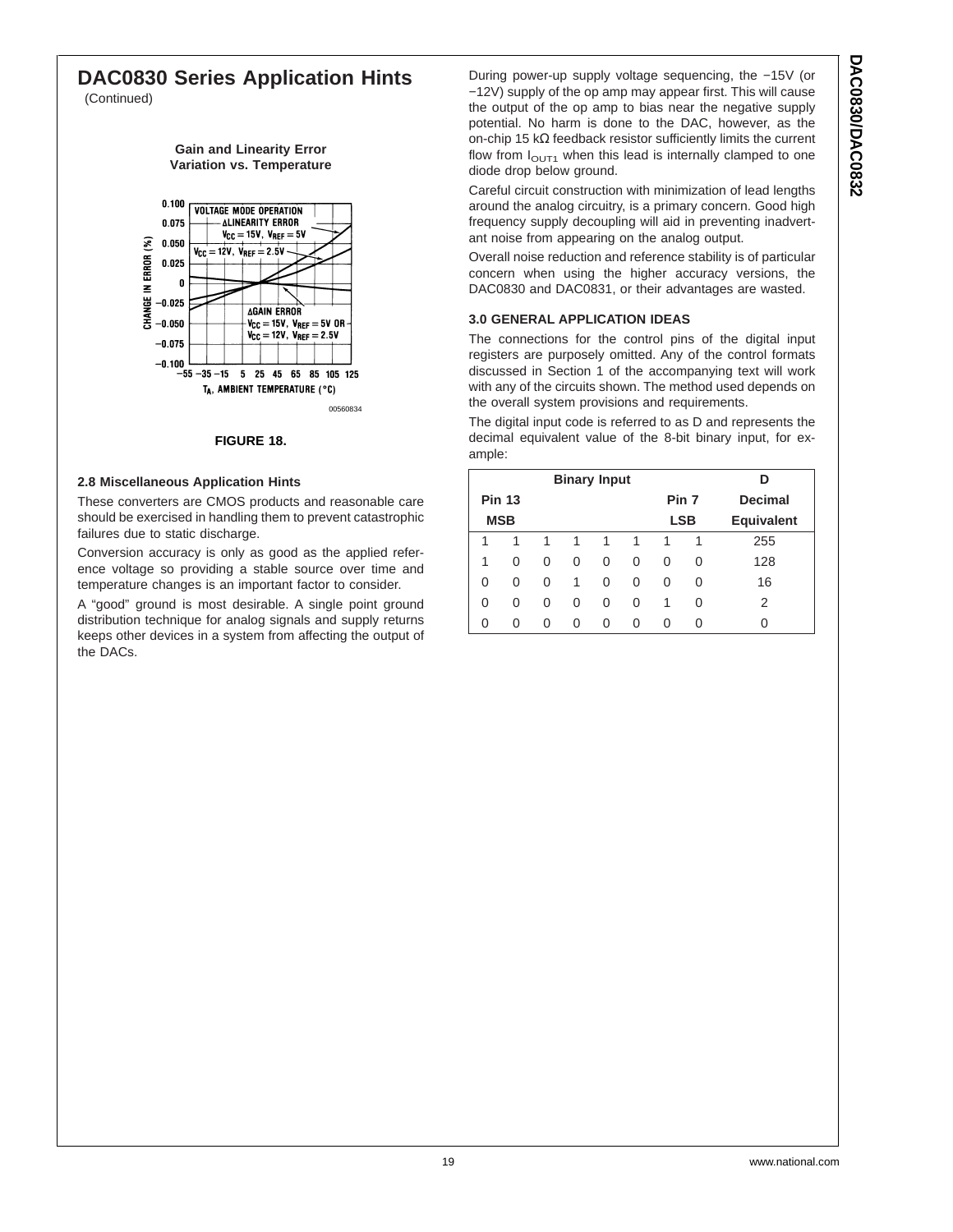## **Applications**





00560843

- $-V_{IN}$  (256)  $\bullet$   $V_{OUT}$  $\overline{D}$
- When D=0, the amplifier will go open loop and<br>the output will saturate.
- Feedback impedance from the -input to the out-<br>put varies from 15 k $\Omega$  to  $\infty$  as the input code<br>changes from full-scale to zero.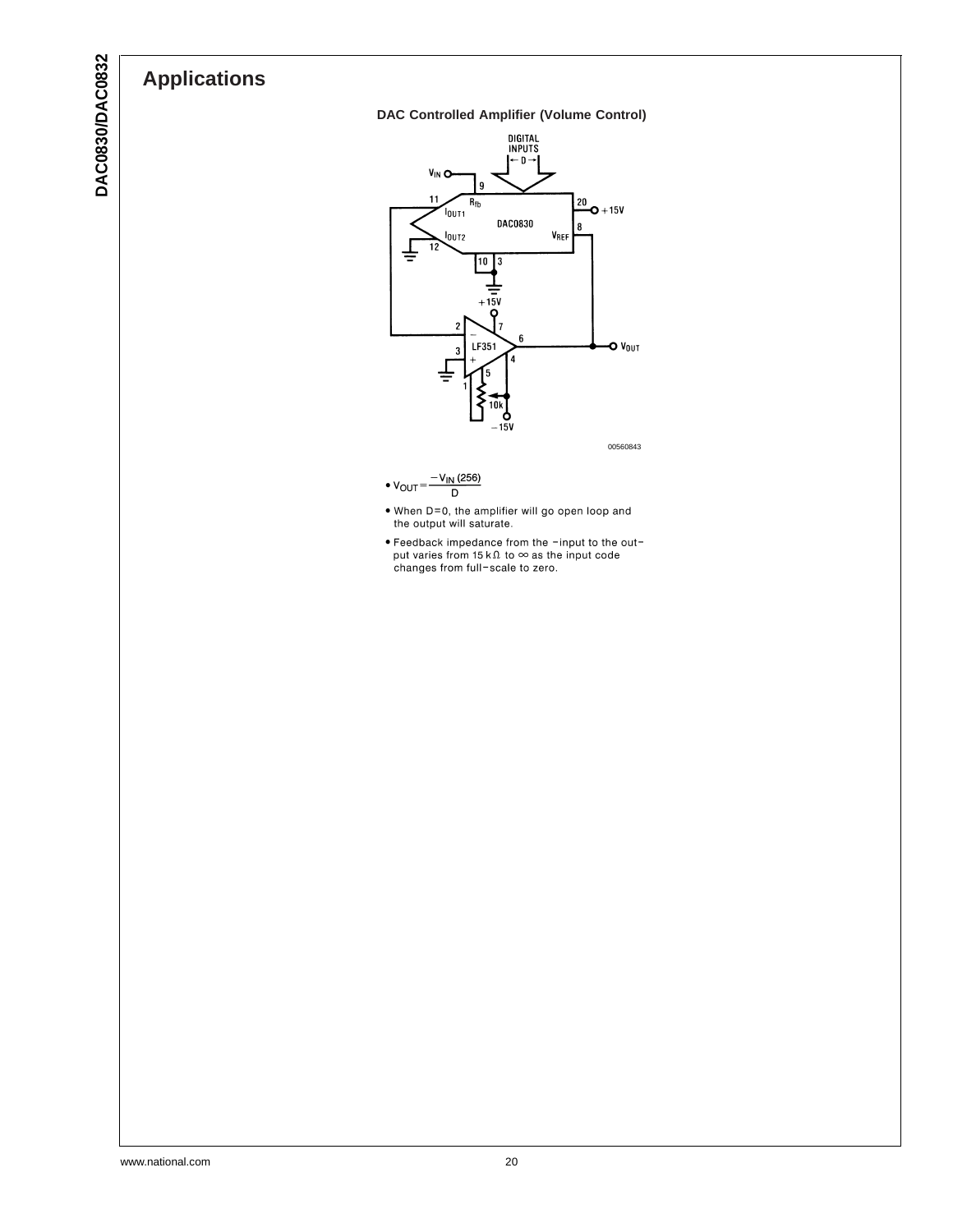## **Applications** (Continued)

#### **Capacitance Multiplier**



$$
C_{\text{EQUIV}}\!=\!C_1\left(1+\!\frac{256}{D}\right)
$$

· Maximum voltage across the equivalent capacitance is

limited to 
$$
\frac{V_{\text{O MAX}}\text{(op amp)}}{1 + \frac{256}{\text{D}}}
$$

 $\bullet$  C<sub>2</sub> is used to improve settling time of op amp.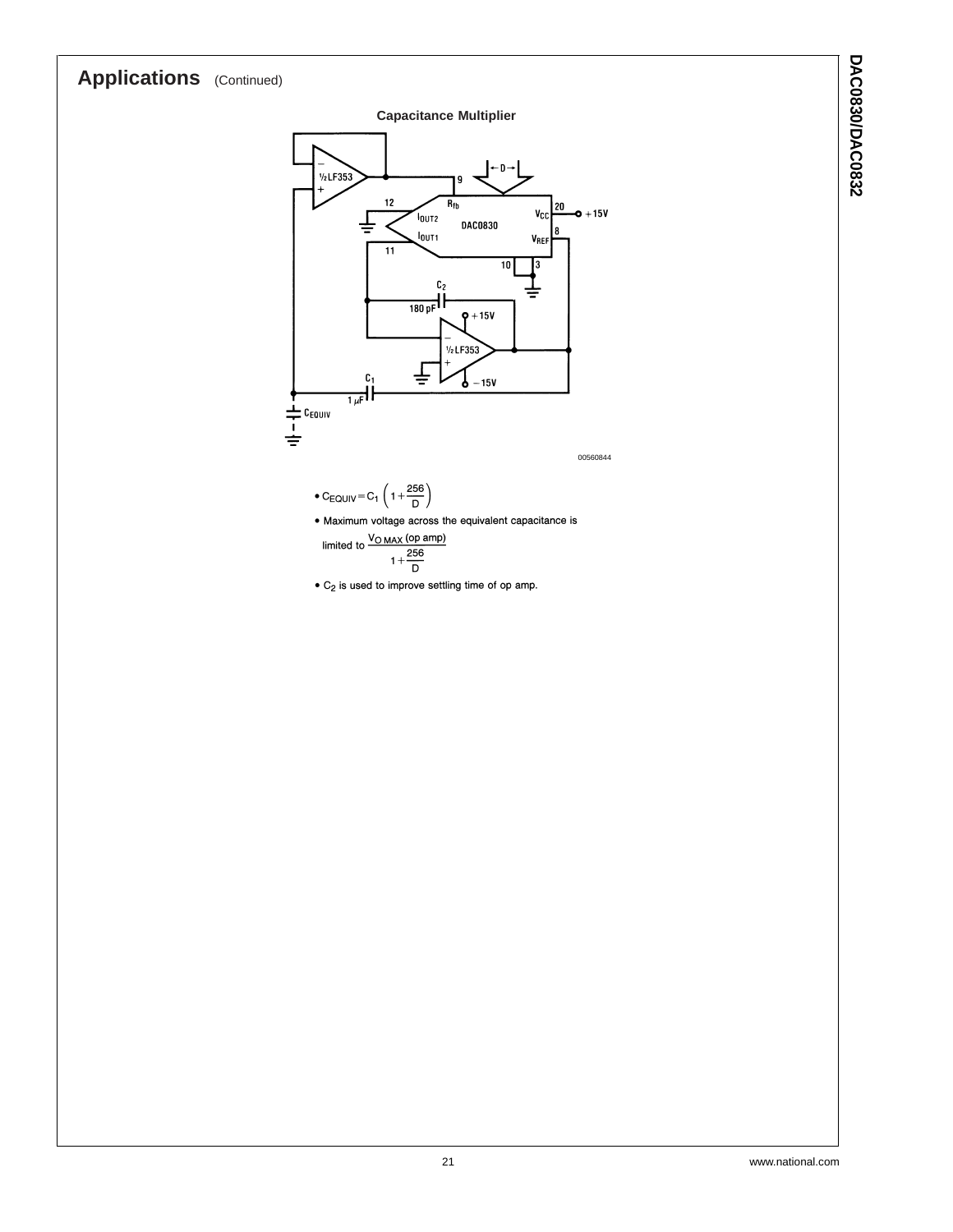## **Applications** (Continued)

**DAC0830/DAC0832**

**DAC0830/DAC0832** 



- Range of f<sub>O</sub> and Q is  $\approx$  16 to 1 for circuit shown. The range can be extended to 255 to 1 by replacing R<sub>1</sub> with a second DAC0830 driven by the same digital input word.
- Maximum  $f_{Q}x$  Q product should be  $\leq$  200 kHz.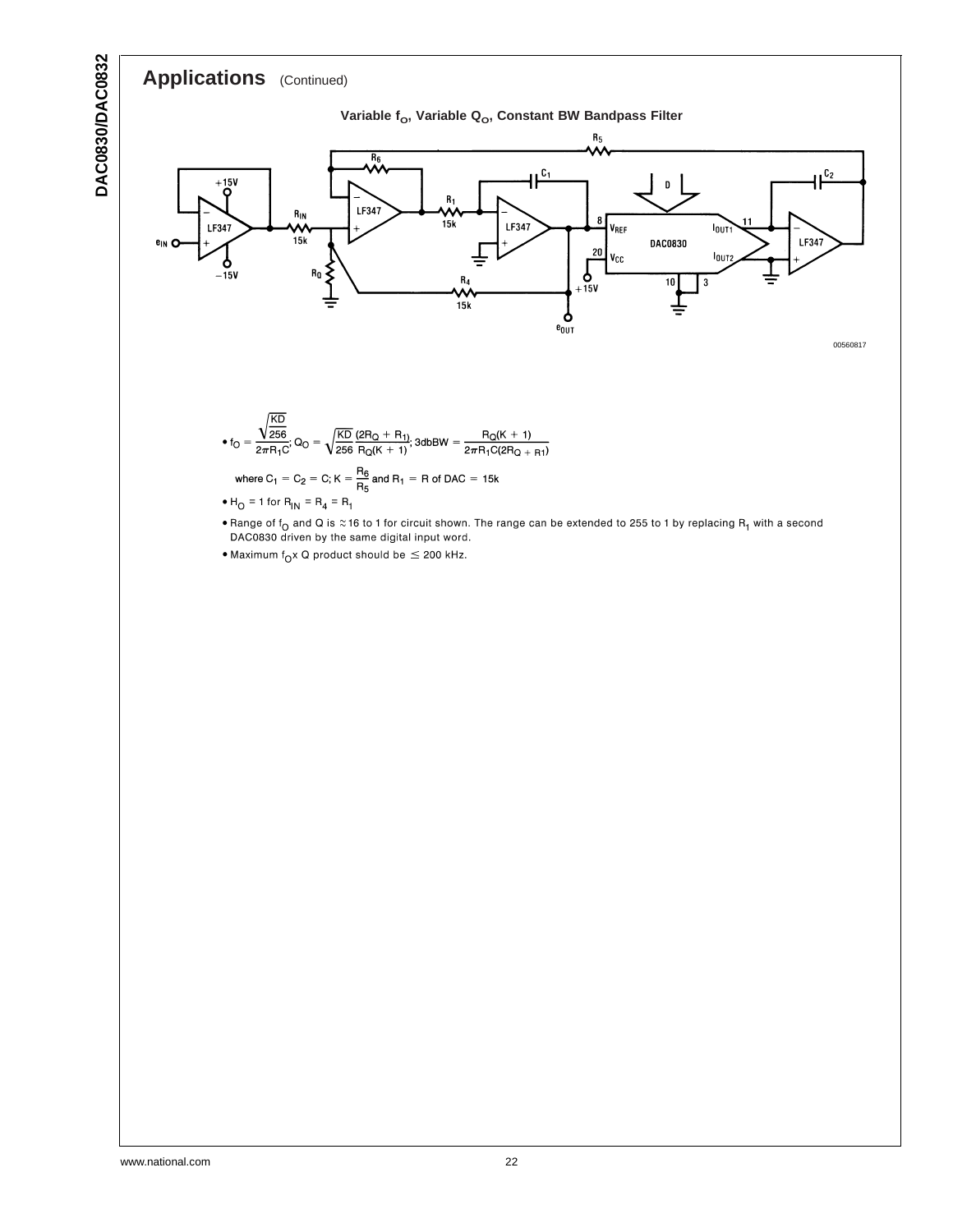

- . DAC controls the frequency of sine, square, and triangle outputs.
- $f = \frac{D}{256(20k)C}$  for  $V_{OMAX} = V_{OMIN}$  of square wave output and  $R_1 = 3 R_2$ .
- $\bullet$  255 to 1 linear frequency range; oscillator stops with  $D = 0$
- . Trim symmetry and wave-shape for minimum sine wave distortion.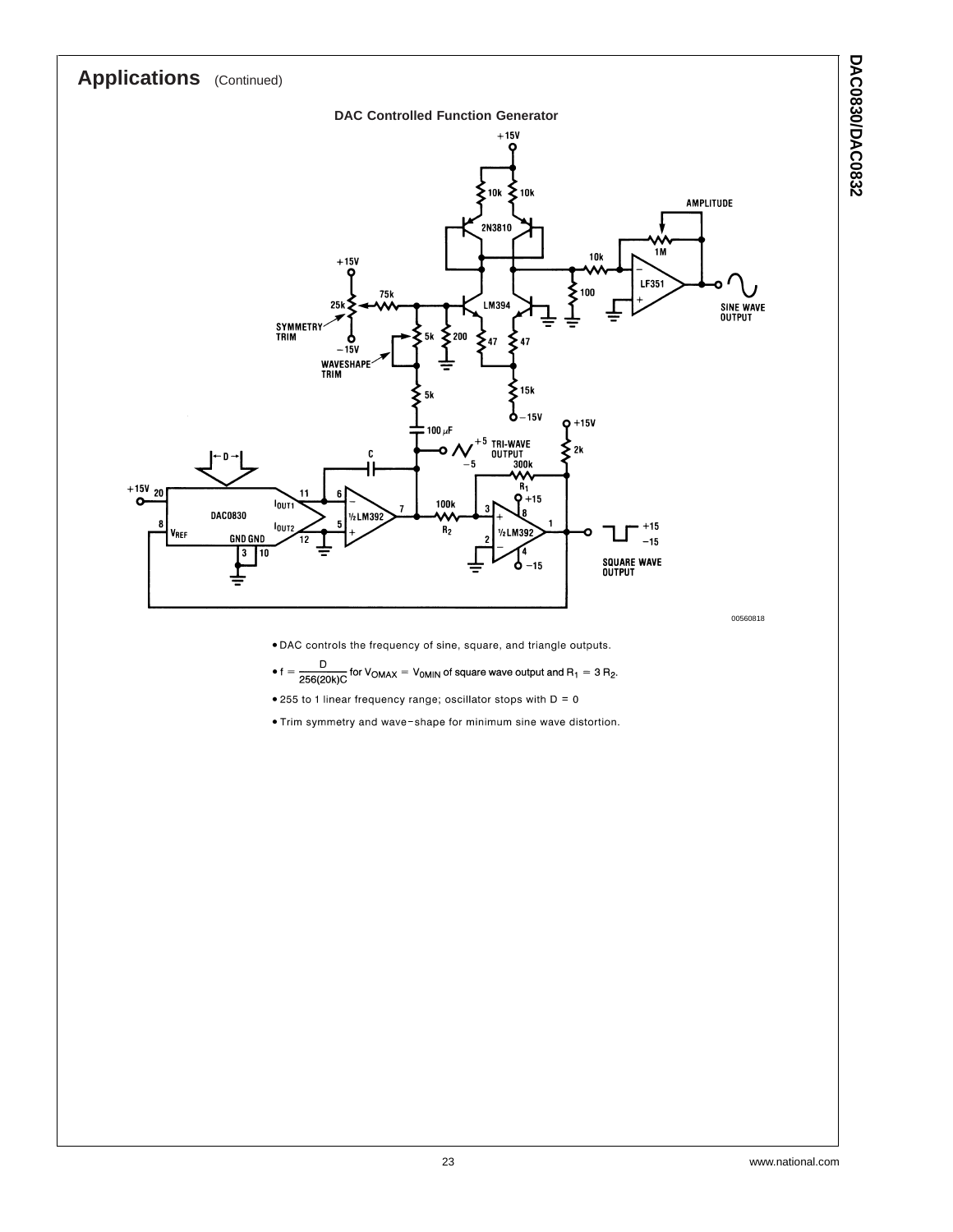

 $V = \frac{D}{256}(V_{0}U_{T} - V_{1}N) + \frac{255}{256}V_{1}N$ 

LF347

 $10<sub>k</sub>$ 

**10k** 

 $\frac{-255}{256}$  V<sub>IN</sub>

LF347

**VINITIAL** 

 $10$ 

Output responds exponentially to input changes and automatically stops when  $V_{\text{OUT}}=V_{\text{IN}}$ 

1

 $+15$ 

የ

LF347

Ò

 $-15$ 

 $\overline{4}$ 

11

3

00560820

 $\tau \propto$  TO D AND C

**VOUT** 

**FINAL**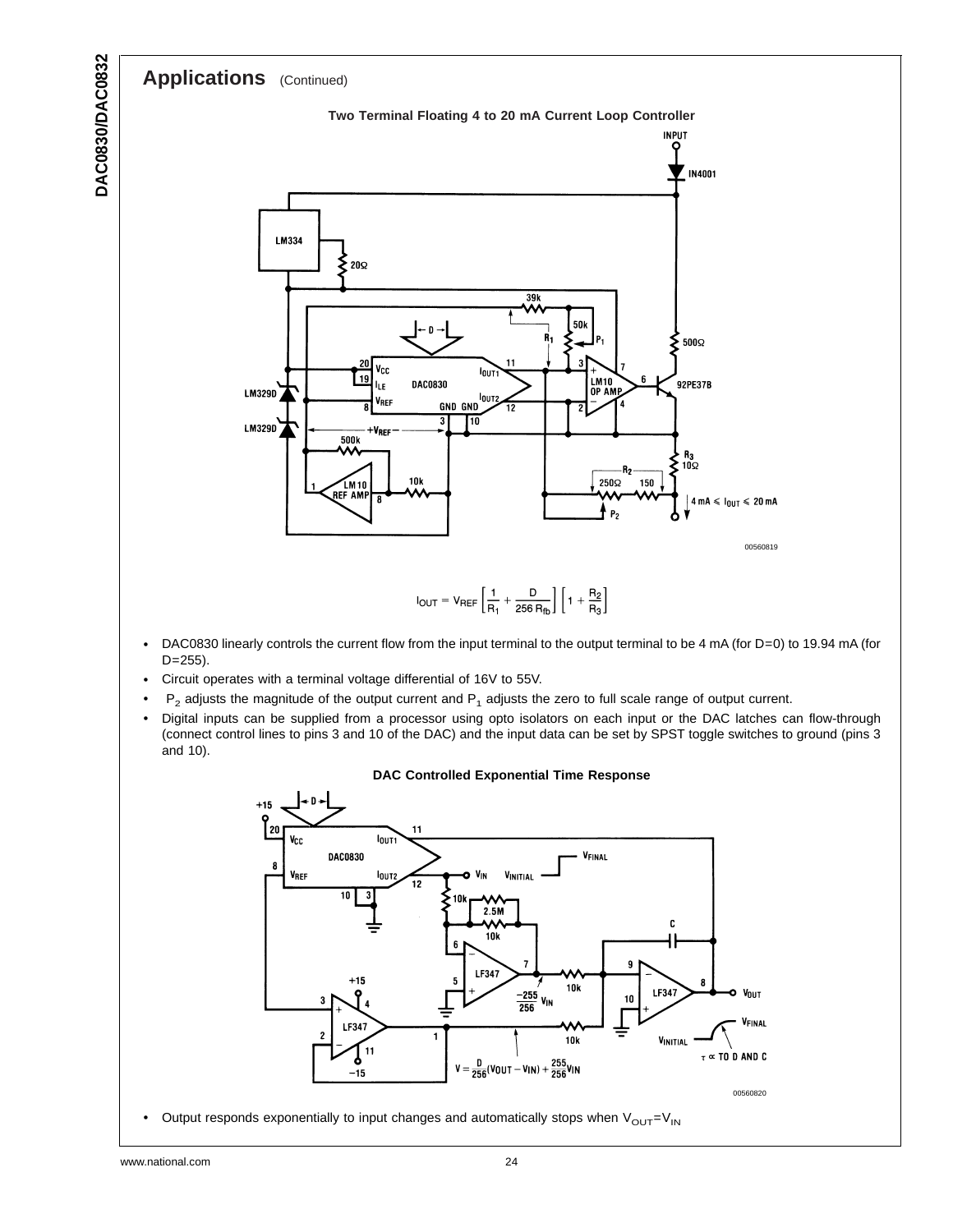## **Applications** (Continued)

- Output time constant is directly proportional to the DAC input code and capacitor C
- Input voltage must be positive (See section 2.7)

## **Ordering Information**

|                 | <b>Temperature Range</b> |             | $0^{\circ}$ C to +70 $^{\circ}$ | $-40^{\circ}$ C to $+85^{\circ}$ C | $-55^{\circ}$ C to $+125^{\circ}$ C |                    |  |
|-----------------|--------------------------|-------------|---------------------------------|------------------------------------|-------------------------------------|--------------------|--|
| <b>Non</b>      | $0.05\%$                 | DAC0830LCN  | DAC0830LCWM                     | DAC0830LCV                         | DAC0830LCJ                          | DAC0830LJ          |  |
|                 | <b>FSR</b>               |             |                                 |                                    |                                     |                    |  |
| Linearity       | 0.1% FSR                 | DAC0831LCN  |                                 |                                    |                                     |                    |  |
|                 | $0.2\%$ FSR              | DAC0832LCN  | DAC0832LCWM                     | DAC0832LCV                         | DAC0832LCJ                          | DAC0832LJ          |  |
| Package Outline |                          | N20A-Molded | M20B Small Outline              | V20A Chip Carrier                  |                                     | J20A - Ceramic DIP |  |
|                 |                          | <b>DIP</b>  |                                 |                                    |                                     |                    |  |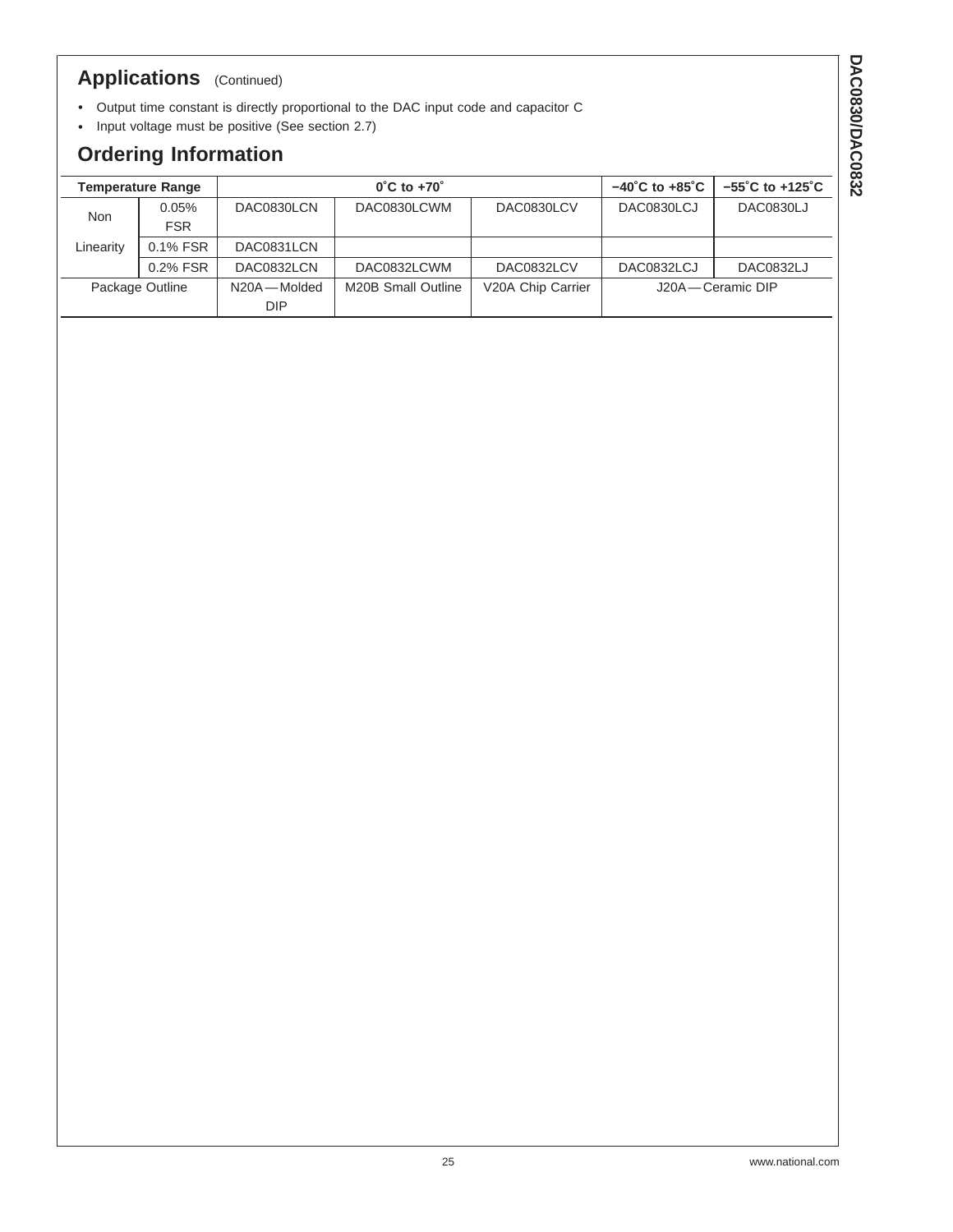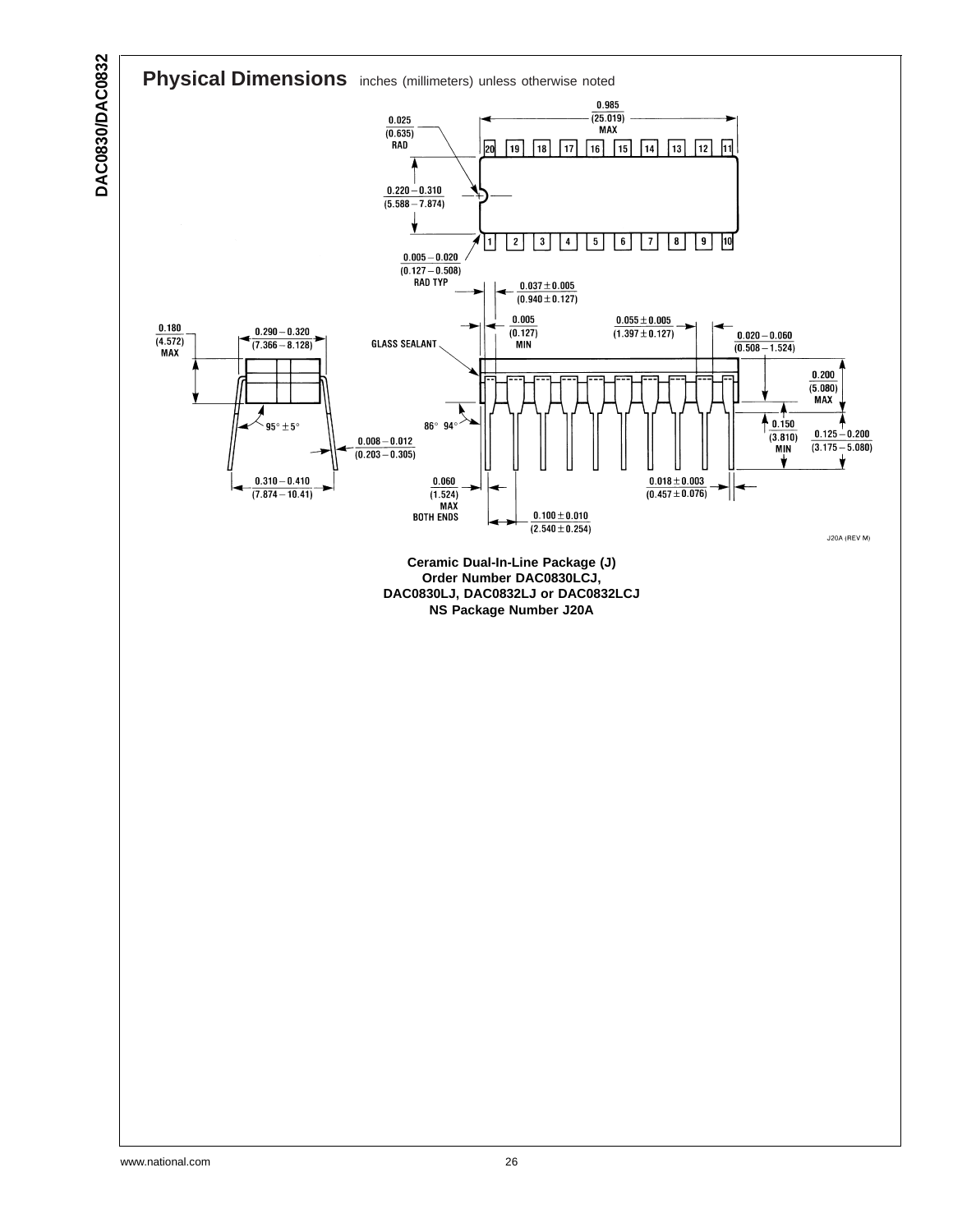